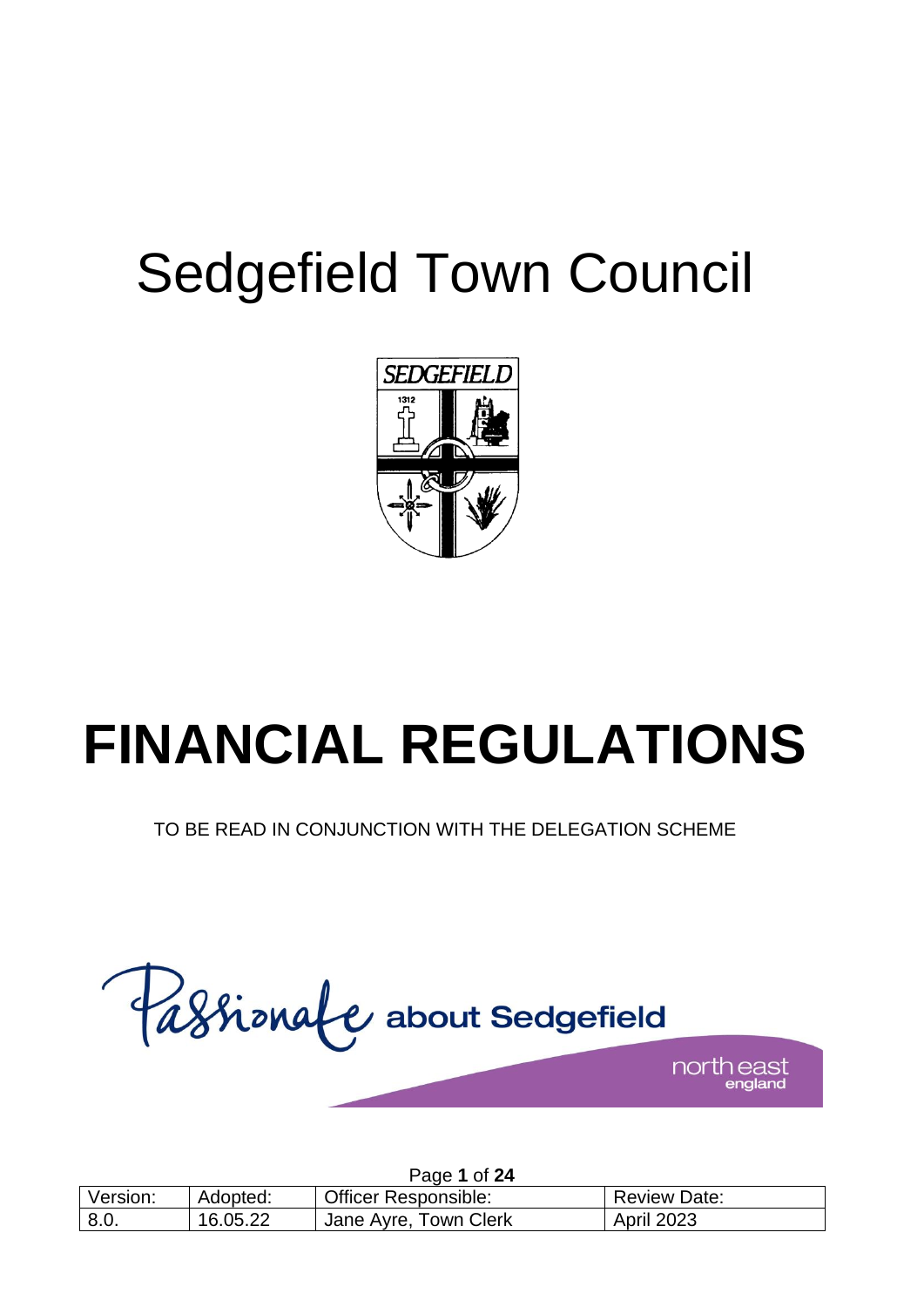## **SEDGEFIELD TOWN COUNCIL FINANCIAL REGULATIONS**

### **INDEX**

| 2.             |                                                             |  |
|----------------|-------------------------------------------------------------|--|
| 3.             |                                                             |  |
| 4.             |                                                             |  |
| 5.             | BANKING ARRANGEMENTS AND AUTHORISATION OF PAYMENTS  10      |  |
| 6.             |                                                             |  |
| 7 <sub>1</sub> |                                                             |  |
| 8.             |                                                             |  |
| 9.             |                                                             |  |
| 10.            |                                                             |  |
| 11.            |                                                             |  |
| 12.            | PAYMENTS UNDER CONTRACTS FOR BUILDING OR OTHER CONSTRUCTION |  |
| 13.            |                                                             |  |
| 14.            |                                                             |  |
| 15.            |                                                             |  |
| 16.            |                                                             |  |
| 17.            |                                                             |  |
| 18.            | SUSPENSION AND REVISION OF FINANCIAL REGULATIONS24          |  |

| Version: | Adopted: Officer Responsible:  | <b>Review Date:</b> |
|----------|--------------------------------|---------------------|
| 8.0      | 16.05.22 Jane Ayre, Town Clerk | <b>April 2023</b>   |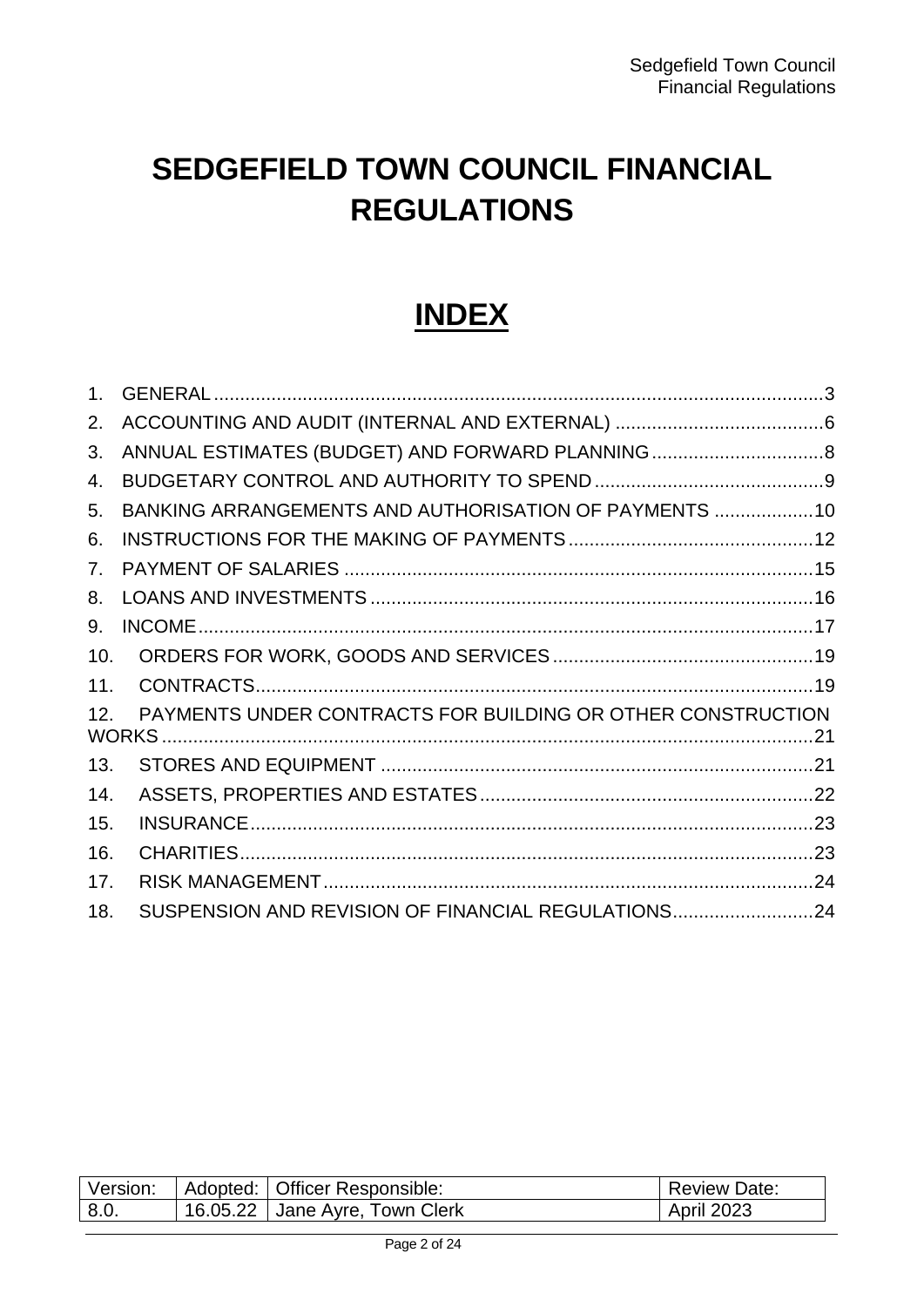**These Financial Regulations were adopted by the Full Council on 16th May 2022 and will be reviewed in April 2023 in order that they can be presented for adoption at the Annual General Meeting of the Town Council in May 2023. The Clerk will continuously monitor changes in legislation or proper practices and shall advise the council of any requirement for a consequential amendment to these Financial Regulations.**

#### <span id="page-2-0"></span>**1. GENERAL**

- 1.1. These Financial Regulations govern the conduct of financial management by the Council and may only be amended or varied by resolution of the Council. Financial Regulations are one of the Council's three governing policy documents providing procedural guidance for Members and officers. Financial Regulations must be observed in conjunction with the Council's Standing Orders and any individual Financial Regulations relating to contracts.
- 1.2. The Council is responsible in law for ensuring that its financial management is adequate and effective and that the Council has a sound system of internal control which facilitates the effective exercise of the council's functions, including arrangements for the management of risk.
- 1.3. The Council's accounting control systems must include measures:
	- for the timely production of accounts;
	- that provide for the safe and efficient safeguarding of public money;
	- to prevent and detect inaccuracy and fraud; and
	- identifying the duties of officers.
- 1.4. These Financial Regulations demonstrate how the Council meets these responsibilities and requirements.
- 1.5. At least once a year, prior to approving the Annual Governance Statement, the Council must review the effectiveness of its system of internal control which shall be in accordance with proper practices.

| Version: | Adopted: Officer Responsible:  | <b>Review Date:</b> |
|----------|--------------------------------|---------------------|
| 8.0.     | 16.05.22 Jane Ayre, Town Clerk | <b>April 2023</b>   |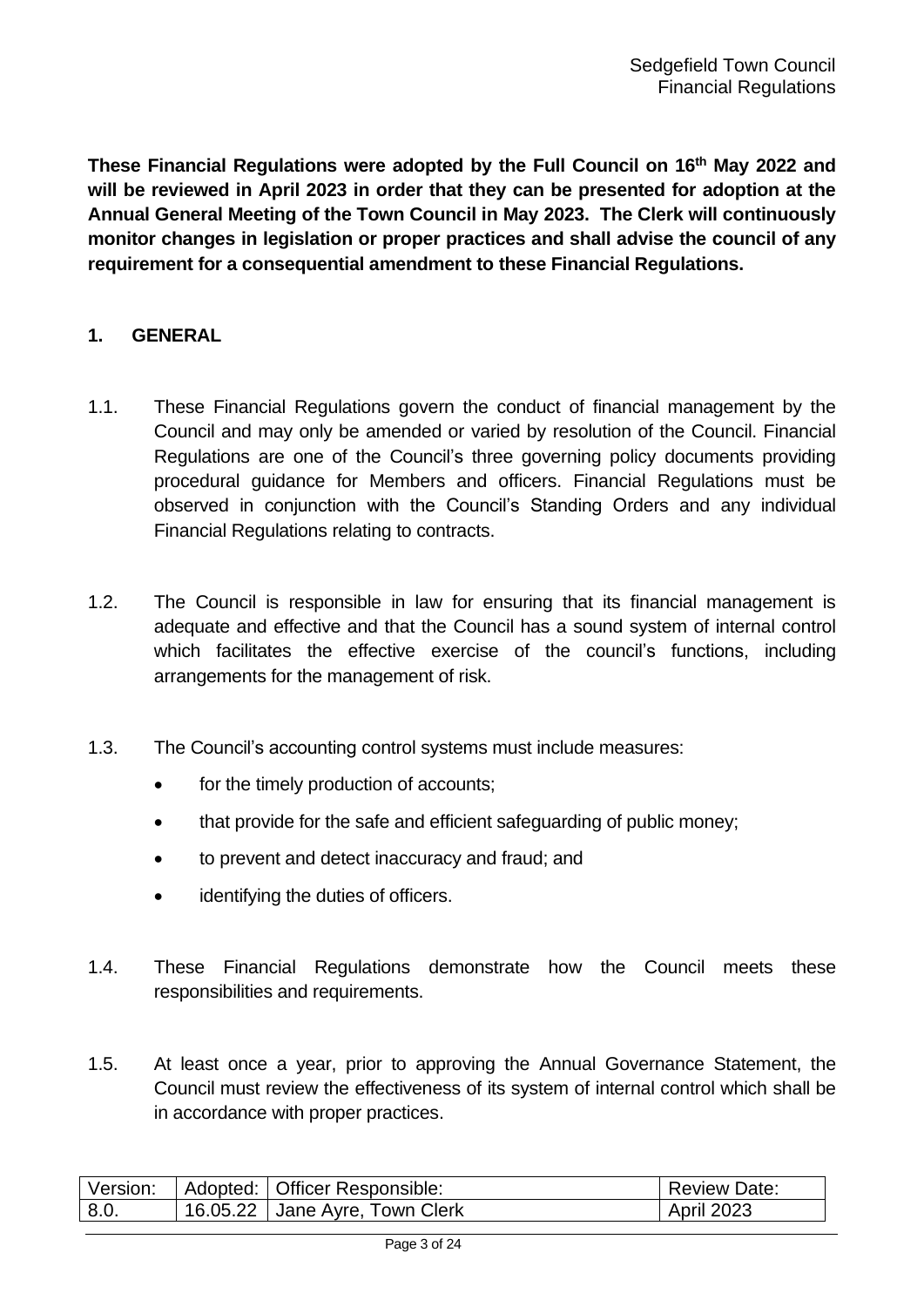- 1.6. A breach of these Regulations by an employee is gross misconduct.
- 1.7. Members of Sedgefield Town Council (hereafter referred to as the Council) are expected to follow the instructions within these Regulations and not to entice employees to breach them. Failure to follow instructions within these Regulations brings the office of Councillor into disrepute.
- 1.8. The Responsible Financial Officer (RFO) holds a statutory office to be appointed by the Council. The Clerk has been appointed as RFO for this Council and these regulations will apply accordingly.
- 1.9. The RFO:
	- acts under the policy direction of the Council;
	- administers the Council's financial affairs in accordance with all Acts, Regulations and proper practices;
	- determines on behalf of the Council its accounting records and accounting control systems;
	- ensures the accounting control systems are observed;
	- maintains the accounting records of the Council up to date in accordance with proper practices;
	- assists the Council to secure economy, efficiency and effectiveness in the use of its resources; and
	- produces financial management information as required by the Council.
- 1.10. The accounting records determined by the RFO shall be sufficient to show and explain the Council's transactions and to enable the RFO to ensure that any income and expenditure account and statement of balances, or record of receipts and payments and additional information, as the case may be, or management information prepared for the council from time to time comply with the Accounts and Audit Regulations<sup>1</sup>.

<sup>1</sup> Accounts and Audit (England) Regulations 2011/817

| Version: | Adopted: Officer Responsible:  | <b>Review Date:</b> |
|----------|--------------------------------|---------------------|
| 8.0      | 16.05.22 Jane Ayre, Town Clerk | <b>April 2023</b>   |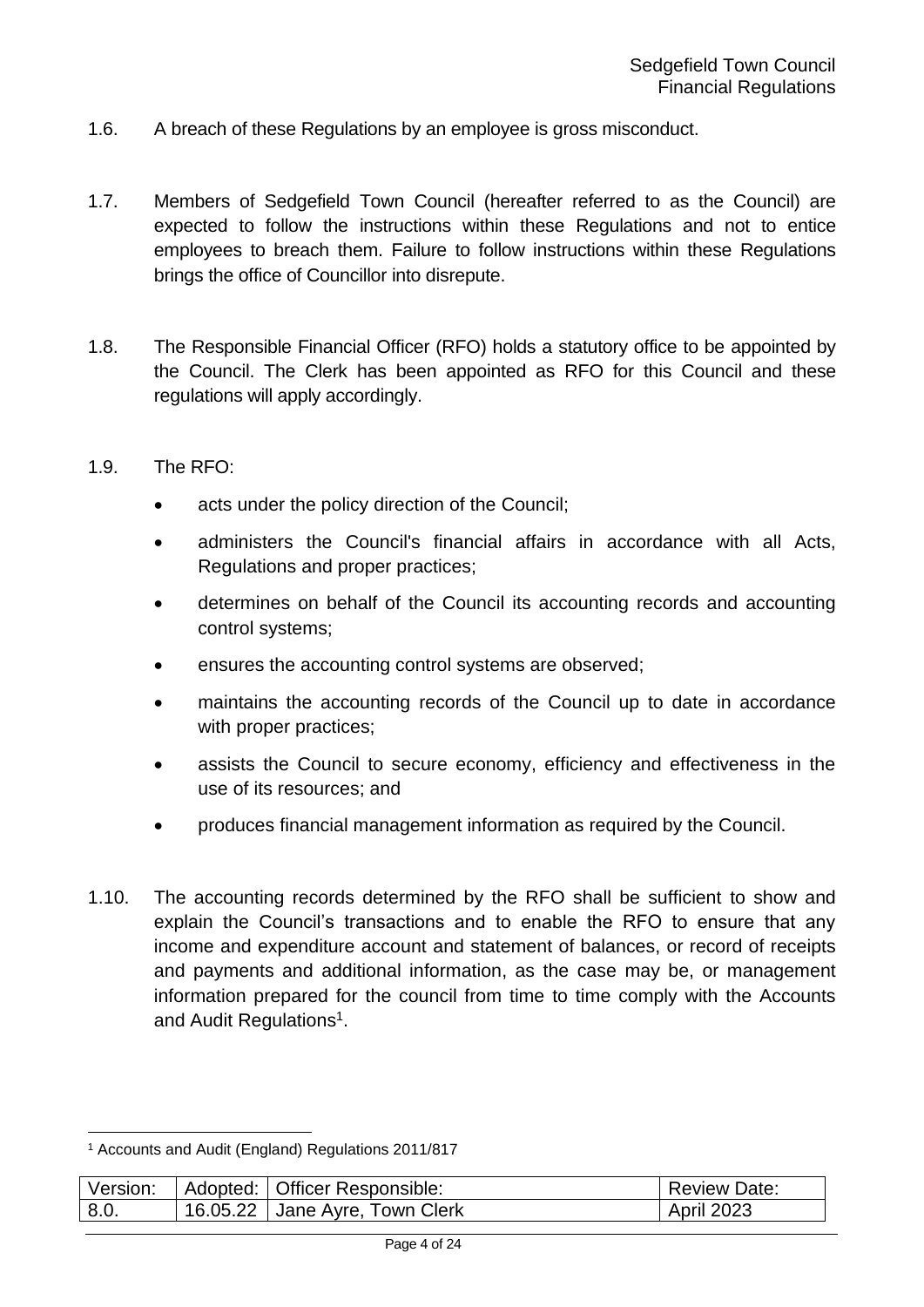- 1.11. The accounting records determined by the RFO shall in particular contain:
	- entries from day to day of all sums of money received and expended by the council and the matters to which the income and expenditure or receipts and payments account relate;
	- a record of the assets and liabilities of the Council; and
	- wherever relevant, a record of the Council's income and expenditure in relation to claims made, or to be made, for any contribution, grant or subsidy.
- 1.12. The accounting control systems determined by the RFO shall include:
	- procedures to ensure that the financial transactions of the Council are recorded as soon as reasonably practicable and as accurately and reasonably as possible;
	- procedures to enable the prevention and detection of inaccuracies and fraud and the ability to reconstruct any lost records;
	- identification of the duties of officers dealing with financial transactions and division of responsibilities of those officers in relation to significant transactions;
	- procedures to ensure that uncollectable amounts, including any bad debts are not submitted to the council for approval to be written off except with the approval of the RFO and that the approvals are shown in the accounting records; and
	- measures to ensure that risk is properly managed.
- 1.13. The Full Council is not empowered by these Regulations or otherwise to delegate certain specified decisions. In particular any decision regarding:
	- setting the final budget or the precept (Council Tax Requirement);
	- approving accounting statements;
	- approving an annual governance statement;
	- borrowing;
	- writing off bad debts;
	- declaring eligibility for the General Power of Competence; and
	- addressing recommendations in any report from the internal or external auditors,

| Version: | Adopted:   Officer Responsible: | <b>Review Date:</b> |
|----------|---------------------------------|---------------------|
| 8.0      | 16.05.22 Jane Ayre, Town Clerk  | <b>April 2023</b>   |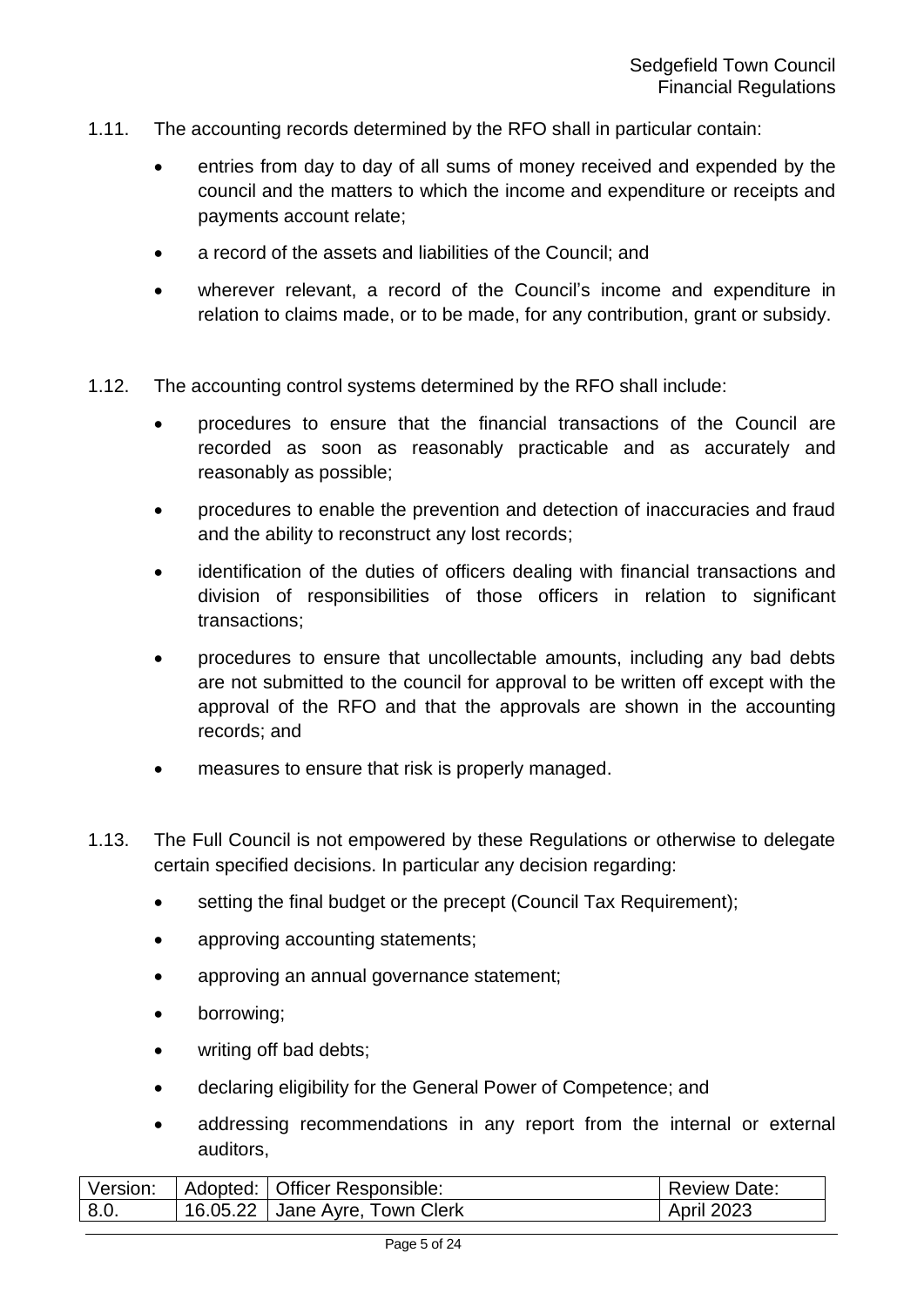shall be a matter for the Full Council only.

- 1.14. In addition the Full Council, in accordance with the Council's Delegation Scheme, must:
	- determine and keep under regular review the bank mandate for all Council bank accounts;
	- approve any grant or a single commitment in excess of £10,000; and
	- in respect of the annual salary for any employee have regard to recommendations about annual salaries of employees made by the relevant Committee in accordance with its terms of reference.
- 1.15. In these Financial Regulations, references to the Accounts and Audit Regulations or 'the regulations' shall mean the regulations issued under the provisions of section 27 of the Audit Commission Act 1998, or any superseding legislation, and then in force unless otherwise specified.

In these financial regulations the term 'proper practice' or 'proper practices' shall refer to guidance issued in *Governance and Accountability for Local Councils – a Practitioners' Guide (England)* issued by the Joint Practitioners Advisory Group (JPAG), available from the websites of NALC and the Society for Local Council Clerks (SLCC) or *Governance and Accountability for Local Councils in Wales - A Practitioners' Guide*, available from the websites of One Voice Wales (OVW) and SLCC as appropriate.

#### <span id="page-5-0"></span>**2. ACCOUNTING AND AUDIT (INTERNAL AND EXTERNAL)**

- 2.1. All accounting procedures and financial records of the Council shall be determined by the RFO in accordance with the Accounts and Audit Regulations, appropriate Guidance and proper practices.
- 2.2. Monthly bank reconciliations are to be produced and presented to the P&R Committee for approval.
- 2.3. The RFO shall complete the annual statement of accounts, annual report, and any related documents of the Council contained in the Annual Governance and Accountability Return (as specified in proper practices) as soon as practicable after

| Version: | Adopted: Officer Responsible:  | <b>Review Date:</b> |
|----------|--------------------------------|---------------------|
| 8.0.     | 16.05.22 Jane Ayre, Town Clerk | <b>April 2023</b>   |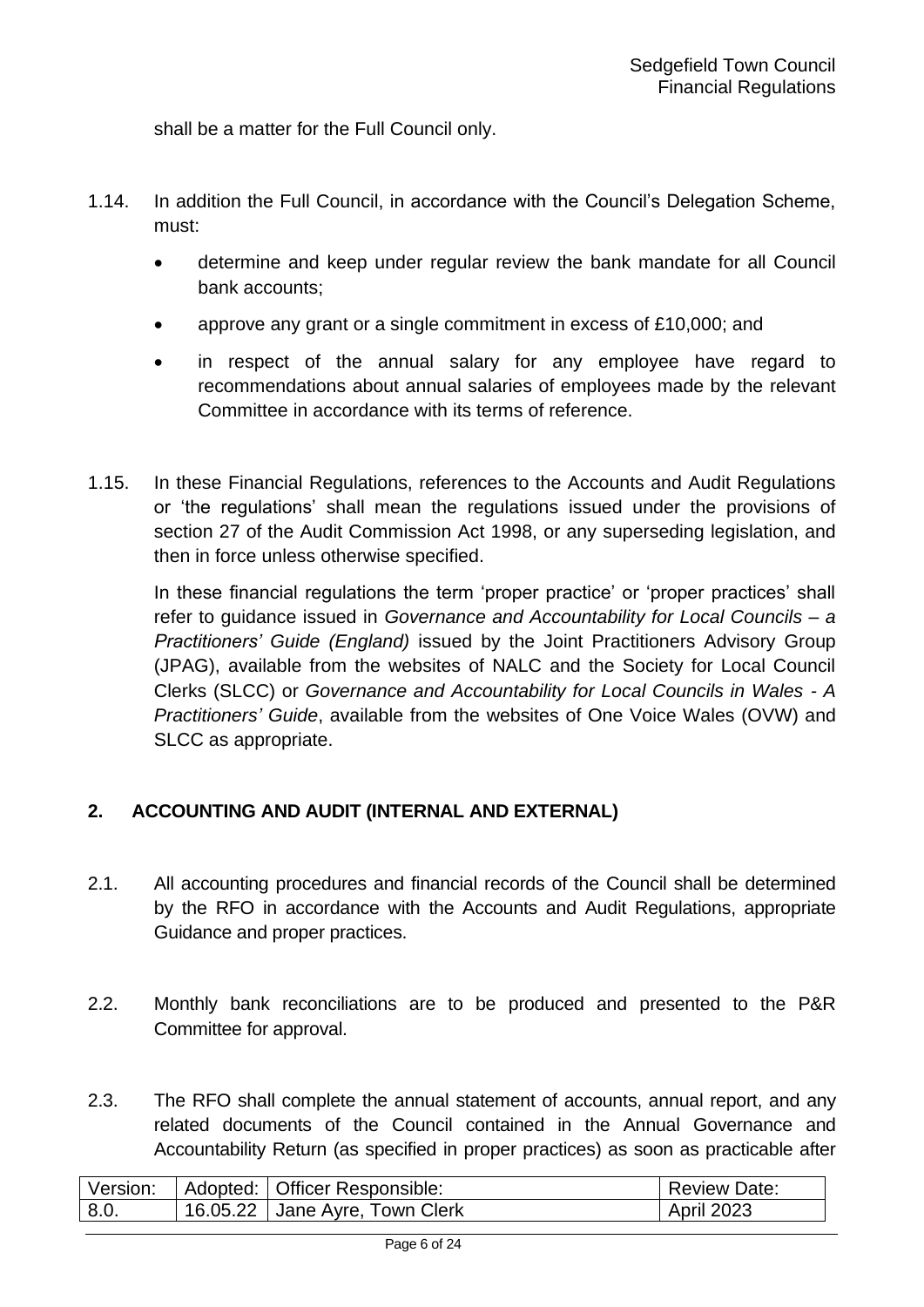the end of the financial year and having certified the accounts shall submit them and report thereon to the Council within the timescales set by the Accounts and Audit Regulations.

- 2.4. The Council shall ensure that there is an adequate and effective system of internal audit of its accounting records, and of its system of internal control in accordance with proper practices. Any officer or Member of the Council shall make available such documents and records as appear to the Council to be necessary for the purpose of the audit and shall, as directed by the Council, supply the RFO, internal auditor, or external auditor with such information and explanation as the Council considers necessary for that purpose.
- 2.5. The internal auditor shall be appointed by and shall carry out the work in relation to internal controls required by the council in accordance with proper practices.
- 2.6. The internal auditor shall:
	- be competent and independent of the financial operations of the Council;
	- report to Council in writing, or in person, on a regular basis with a minimum of one annual written report during each financial year;
	- to demonstrate competence, objectivity and independence, be free from any actual or perceived conflicts of interest, including those arising from family relationships; and
	- have no involvement in the financial decision making, management or control of the Council.
- 2.7. Internal or external auditors may not under any circumstances:
	- perform any operational duties for the Council;
	- initiate or approve accounting transactions; or
	- direct the activities of any Council employee, except to the extent that such employees have been appropriately assigned to assist the internal auditor.
- 2.8. For the avoidance of doubt, in relation to internal audit the terms 'independent' and 'independence' shall have the same meaning as is described in proper practices.

| Version: | Adopted: Officer Responsible:  | <b>Review Date:</b> |
|----------|--------------------------------|---------------------|
| 8.0.     | 16.05.22 Jane Ayre, Town Clerk | <b>April 2023</b>   |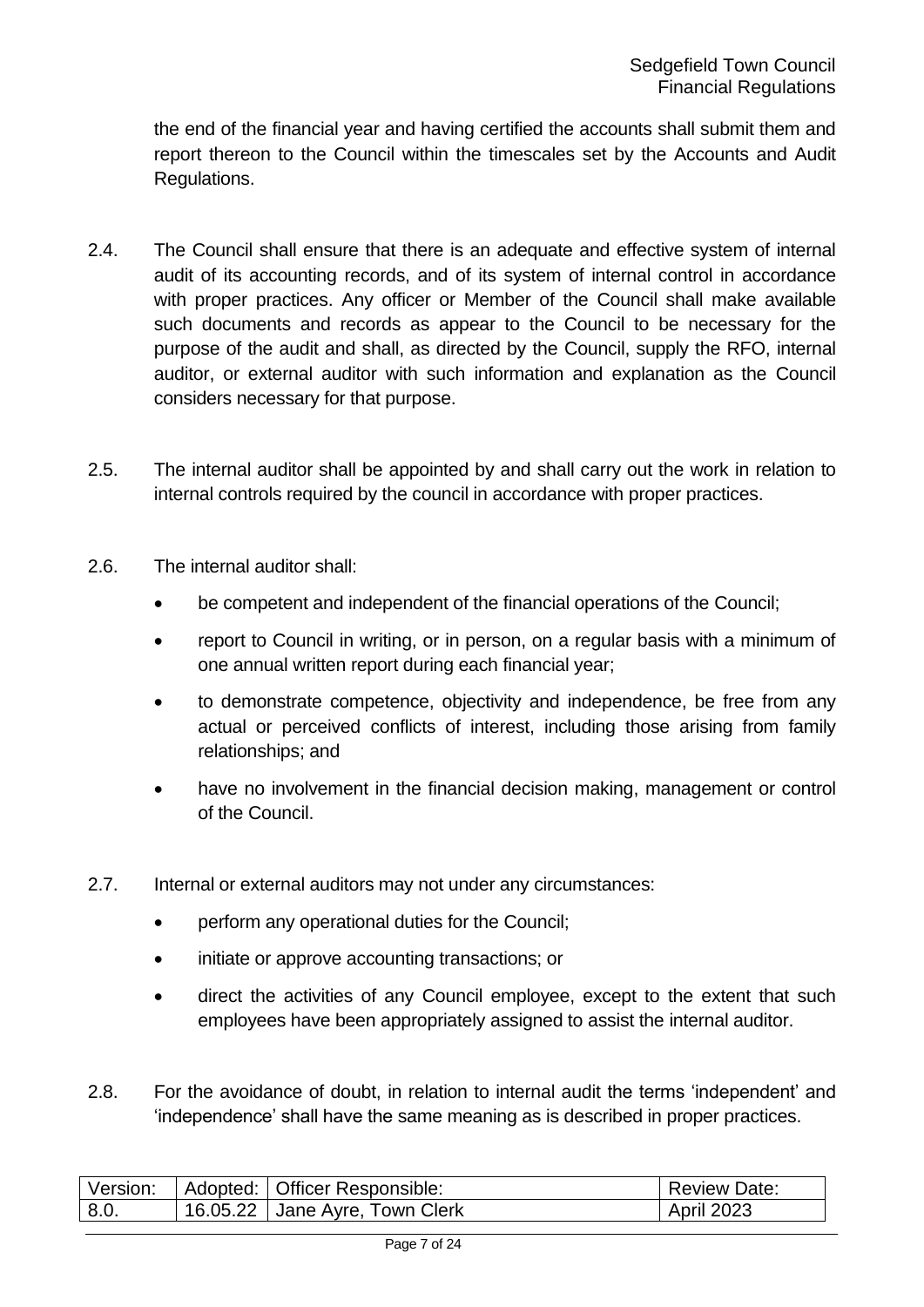- 2.9. The RFO shall make arrangements for the exercise of electors' rights in relation to the accounts including the opportunity to inspect the accounts, books, and vouchers and display or publish any notices and statements of account required by Audit Commission Act 1998, or any superseding legislation, and the Accounts and Audit Regulations.
- 2.10. The RFO shall, without undue delay, bring to the attention of all Councillors any correspondence or report from internal or external auditors.

#### <span id="page-7-0"></span>**3. ANNUAL ESTIMATES (BUDGET) AND FORWARD PLANNING**

- 3.1. The P&R Committee shall review its three year forecast of revenue and capital receipts and payments. Having regard to the forecast, it shall thereafter formulate and submit proposals for the following financial year to the Council not later than the end of January each year including any proposals for revising the forecast. This process will also include a review of, and if necessary a recommendation for revising, the Town Council's fees and charges.
- 3.2. The RFO must each year, by no later than **February,** prepare detailed estimates of all receipts and payments including the use of reserves and all sources of funding for the following financial year in the form of a budget to be considered by the **P&R Committee in March.**
- 3.3. The Council shall consider annual budget proposals in relation to the Council's three year forecast of revenue and capital receipts and payments including recommendations for the use of reserves and sources of funding and update the forecast accordingly.
- 3.4. The Council shall fix the precept (council tax requirement), and relevant basic amount of council tax to be levied for the ensuing financial year not later than by the end of January each year. The RFO shall issue the precept to the billing authority and shall supply each member with a copy of the approved annual budget.
- 3.5. The approved annual budget shall form the basis of financial control for the ensuing year.

| Version: | Adopted: | :   Officer Responsible: | <b>Review Date:</b> |
|----------|----------|--------------------------|---------------------|
| 8.0.     | 16.05.22 | Jane Ayre, Town Clerk    | <b>April 2023</b>   |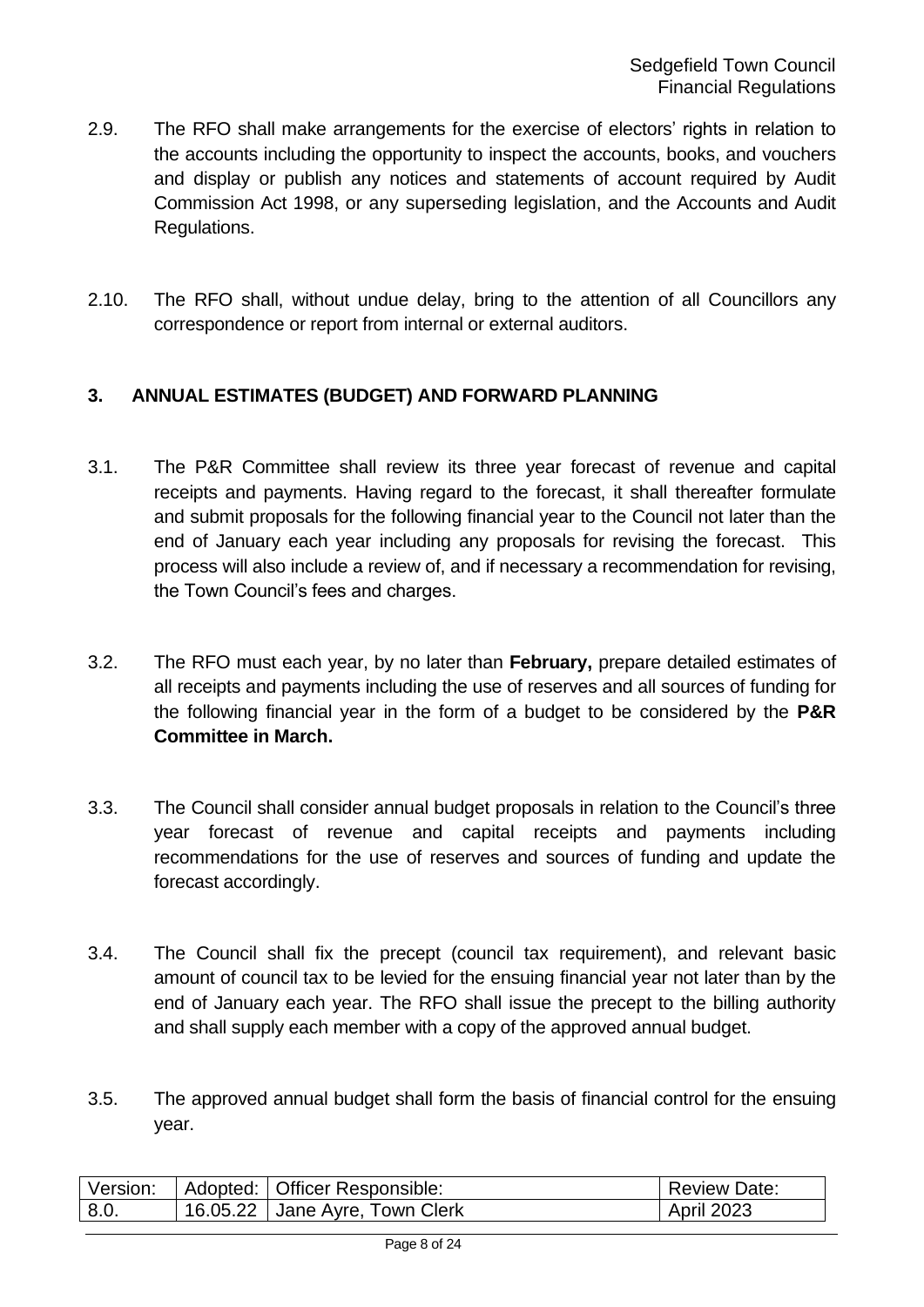#### <span id="page-8-0"></span>**4. BUDGETARY CONTROL AND AUTHORITY TO SPEND**

- 4.1. Expenditure on revenue items may be authorised up to the amounts included for that class of expenditure in the approved budget. This authority is to be determined by:
	- the Full Council for all items over **£10,000;**
	- a duly delegated committee of the council for items over **£500;** or
	- the RFO, in conjunction with Chairman of Council or Chairman of the appropriate Committee, for any items below **£500.**

Such authority is to be evidenced by a Minute or by an authorisation slip duly signed by the RFO, and where necessary also by the appropriate Chairman.

Contracts may not be disaggregated to avoid controls imposed by these Regulations.

- 4.2. No expenditure may be authorised that will exceed the amount provided in the revenue budget for that class of expenditure other than by resolution of the Council, or duly delegated Committee. During the budget year and with the approval of council having considered fully the implications for public services, unspent and available amounts may be moved to other budget headings or to an earmarked reserve as appropriate ('virement').
- 4.3. Unspent provisions in the revenue or capital budgets for projects shall not be carried forward to a subsequent year but will be transferred to earmarked funds unless by resolution by the Full Council.
- 4.4. The salary budgets are to be reviewed at least annually in October for the following financial year and such review shall be evidenced by a hard copy schedule signed by the RFO and the Chairman of the Personnel Committee which includes a staffing establishment structure detailing Officer job titles and grades. The RFO will inform committees of any changes impacting on their budget requirement for the coming year in good time.
- 4.5. In cases of extreme risk to the delivery of council services, the RFO may authorise revenue expenditure on behalf of the Council which in the Clerk's judgement it is necessary to carry out. Such expenditure includes repair, replacement or other work, whether or not there is any budgetary provision for the expenditure, subject to a limit of £1,000. The RFO shall report such action to the Chairman as soon as possible and to the P&R Committee as soon as practicable thereafter.

| Version: | Adopted:   Officer Responsible: | <b>Review Date:</b> |
|----------|---------------------------------|---------------------|
| 8.0      | 16.05.22 Jane Ayre, Town Clerk  | <b>April 2023</b>   |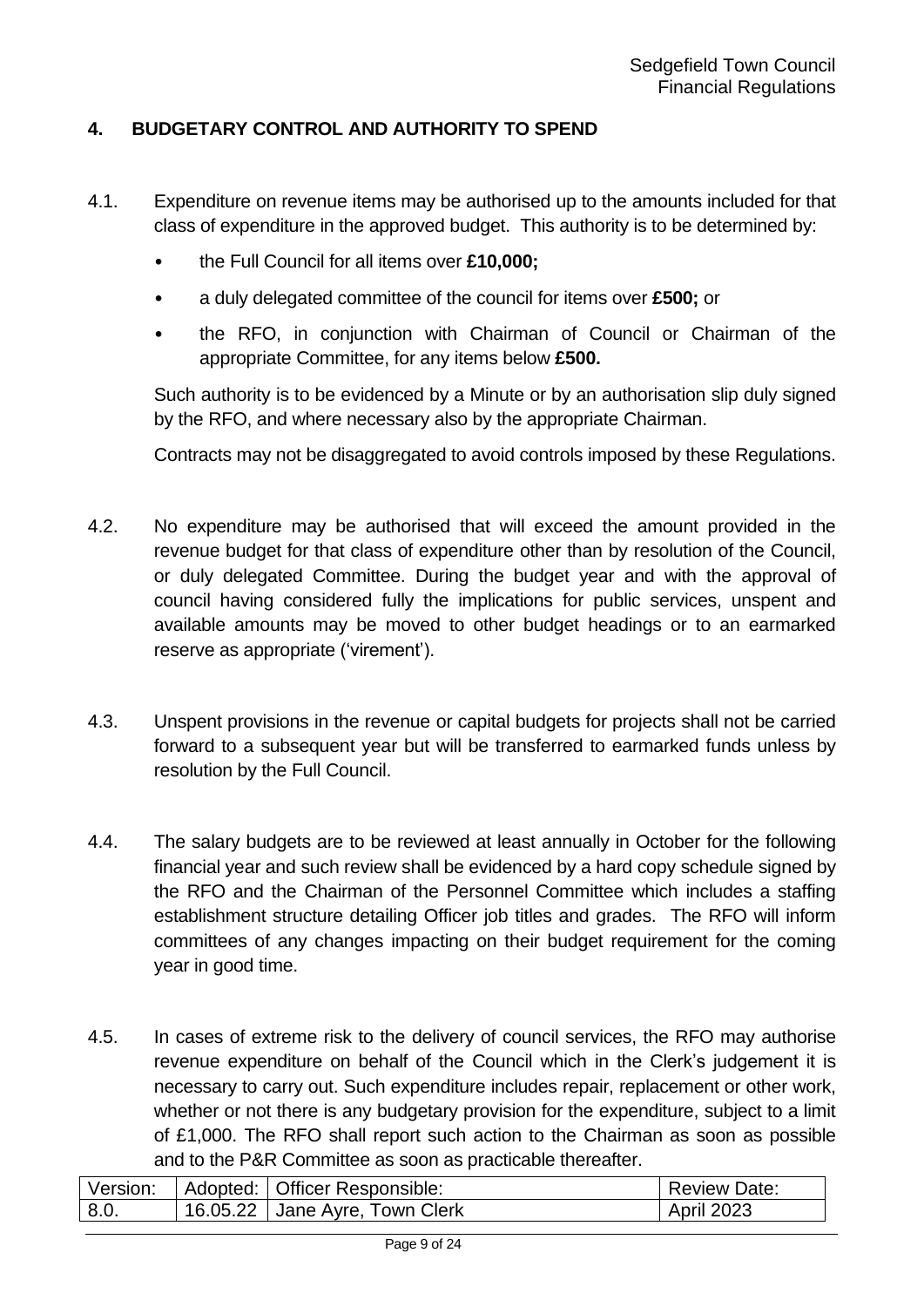- 4.6. No expenditure shall be authorised in relation to any capital project and no contract entered into or tender accepted involving capital expenditure unless the Council is satisfied that the necessary funds are available and the requisite borrowing approval has been obtained.
- 4.7. All capital works shall be administered in accordance with the Council's Standing Orders and Financial Regulations relating to contracts.
- 4.8. The RFO shall regularly provide the Council with a statement of receipts and payments to date under each head of the budgets, comparing actual expenditure to the appropriate date against that planned as shown in the budget. These statements are to be prepared at least at the end of each financial quarter and shall show explanations of material variances. For this purpose "material" shall be in excess of £100 or 15% of the budget.
- 4.9. Changes in earmarked reserves shall be approved by Council as part of the budgetary control process.

#### <span id="page-9-0"></span>**5. BANKING ARRANGEMENTS AND AUTHORISATION OF PAYMENTS**

- 5.1. The Council's banking arrangements, including the bank mandate, shall be made by the RFO and approved by the Council; banking arrangements may not be delegated to a Committee. They shall be regularly reviewed for safety and efficiency.
- 5.2. The RFO shall prepare a schedule of payments requiring authorisation, forming part of the Agenda for the Meeting and, together with the relevant invoices, present the schedule to the P&R Committee. The Committee shall review the schedule for compliance and, having satisfied itself shall authorise payment by a resolution of the P&R Committee. The approved schedule shall be ruled off and initialled by the Chairman of the Meeting and another Councillor signatory plus RFO. A detailed list of all payments shall be disclosed within or as an attachment to the minutes of the meeting at which payment was authorised. Personal payments (including salaries, wages, expenses and any payment made in relation to the termination of a contract of employment) may be summarised to remove public access to any personal information.

| Version: | Adopted:   Officer Responsible: | <b>Review Date:</b> |
|----------|---------------------------------|---------------------|
| 8.0      | 16.05.22 Jane Ayre, Town Clerk  | <b>April 2023</b>   |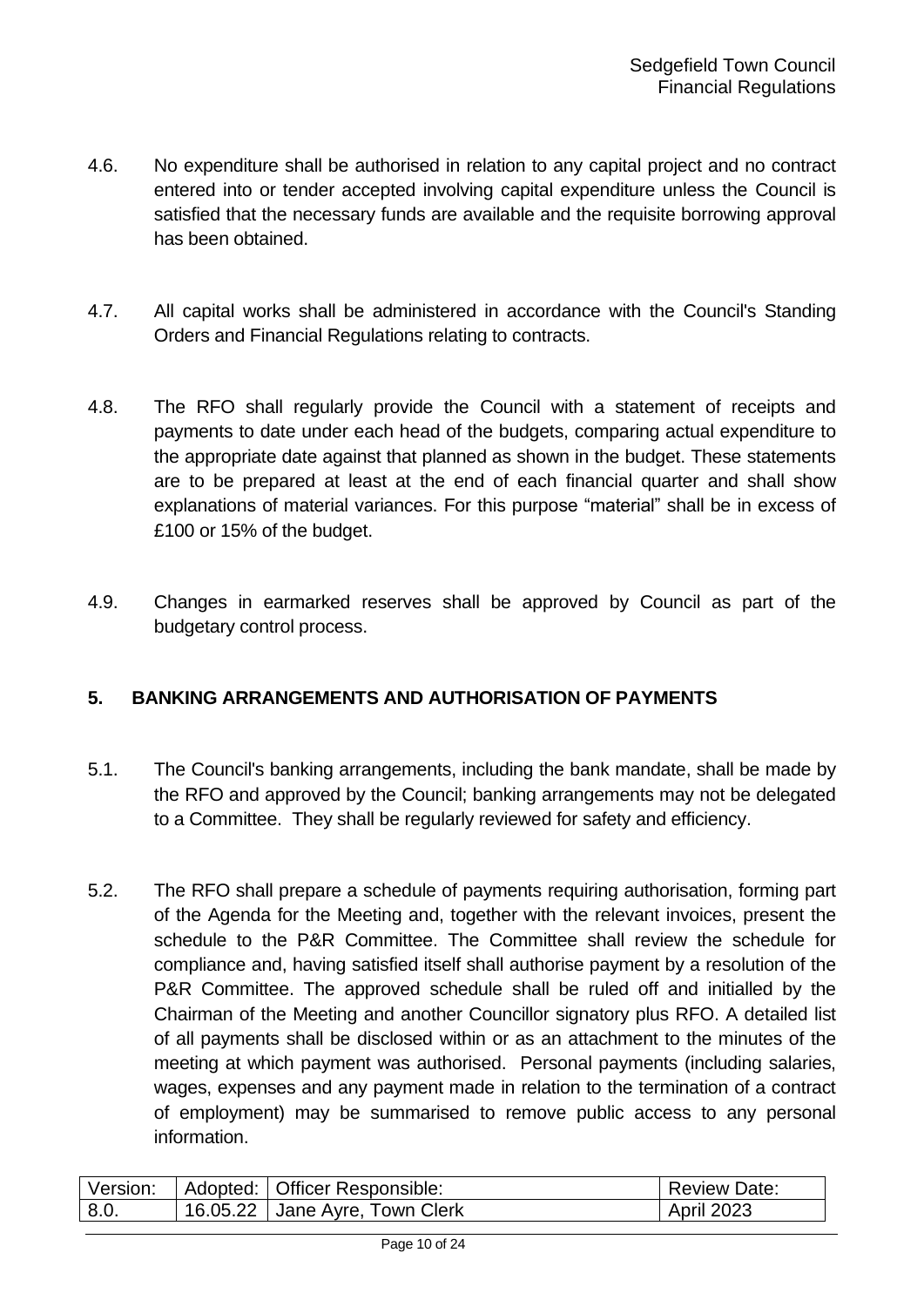- 5.3. All invoices for payment shall be examined, verified and certified by the RFO to confirm that the work, goods or services to which each invoice relates has been received, carried out, examined and represents expenditure previously approved by the P&R Committee.
- 5.4. The RFO shall examine invoices for arithmetical accuracy and analyse them to the appropriate expenditure heading. The RFO shall take all steps to pay all invoices submitted, and which are in order, at the next available P&R Committee meeting.
- 5.5. The RFO shall have delegated authority to authorise the payment of items only in the following circumstances:
	- a) If a payment is necessary to avoid a charge to interest under the Late Payment of Commercial Debts (Interest) Act 1998, and the due date for payment is before the next scheduled Meeting of council, where the Clerk and RFO certify that there is no dispute or other reason to delay payment, provided that a list of such payments shall be submitted to the next appropriate P&R Committee meeting;
	- b) An expenditure item authorised under 5.6 below (continuing contracts and obligations) provided that a list of such payments shall be submitted to the next appropriate P&R Committee; or
	- c) fund transfers within the Council's banking arrangements up to the sum of £10,000, provided that a list of such payments shall be submitted to the next appropriate P&R Committee meeting.
- 5.6. For each financial year the RFO shall draw up a list of due payments which arise on a regular basis as the result of a continuing contract, statutory duty, or obligation (such as but not exclusively, Salaries, PAYE and NI, Superannuation Fund and regular maintenance contracts and the like for which the P&R Committee may authorise payment for the year provided that the requirements of regulation 4.1 (Budgetary Controls) are adhered to, provided also that a list of such payments shall be submitted to the next appropriate P&R Committee meeting.
- 5.7. A record of regular payments made under 5.6 above shall be drawn up and be signed by two members on each and every occasion when payment is authorised thus controlling the risk of duplicated payments being authorised and / or made.

| Version: | Adopted:   Officer Responsible: | <b>Review Date:</b> |
|----------|---------------------------------|---------------------|
| 8.0      | 16.05.22 Jane Ayre, Town Clerk  | <b>April 2023</b>   |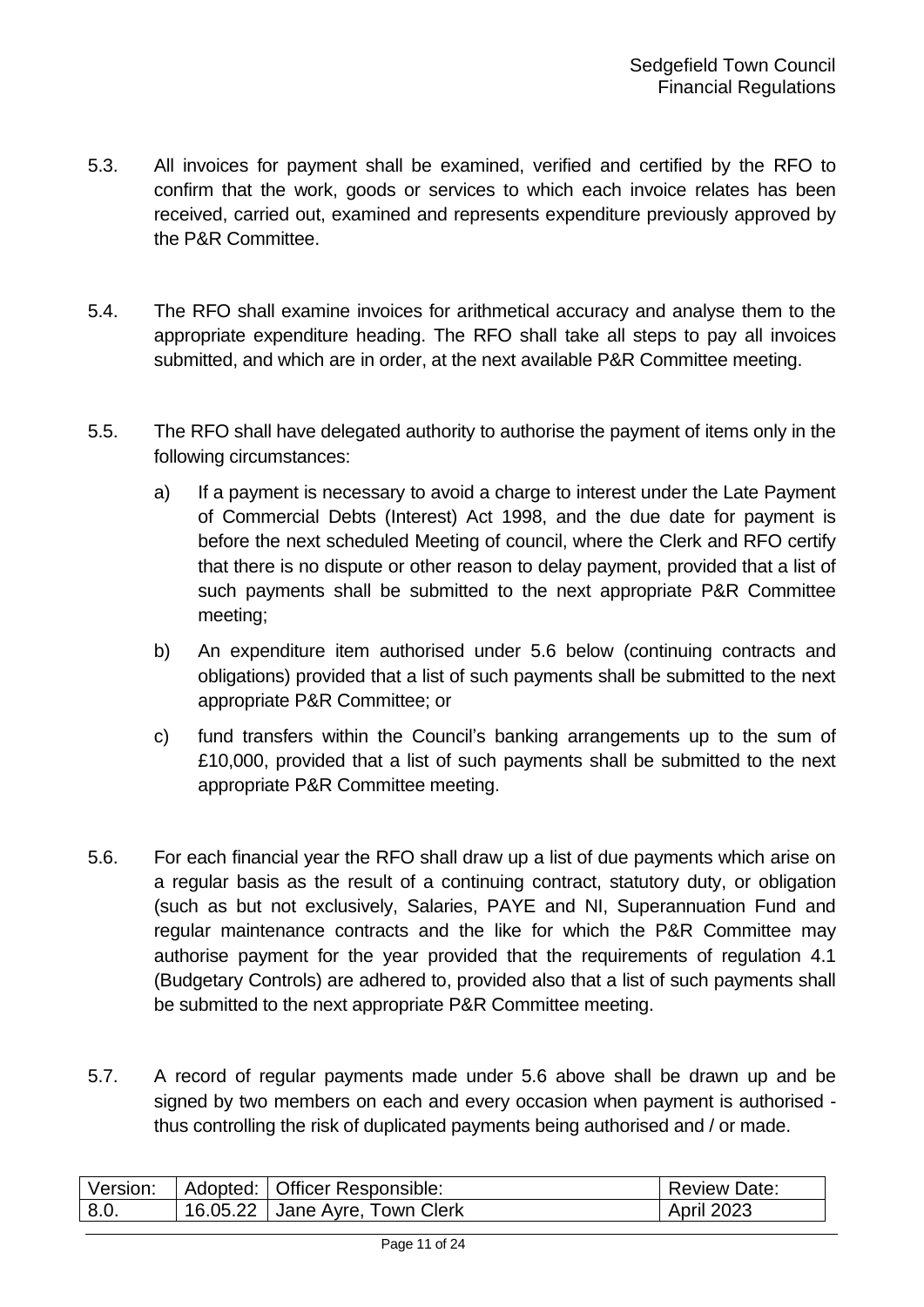- 5.8. Members are subject to the Code of Conduct that has been adopted by the Council and shall comply with the Code and Standing Orders when a decision to authorise or instruct payment is made in respect of a matter in which they have a disclosable pecuniary or other interest, unless a dispensation has been granted.
- 5.9. The Council will aim to rotate the duties of members in these Regulations so that onerous duties are shared out as evenly as possible over time.
- 5.10. Any changes in the recorded details of suppliers, such as bank account records, will be dealt with in accordance with the Delegation Scheme.

#### <span id="page-11-0"></span>**6. INSTRUCTIONS FOR THE MAKING OF PAYMENTS**

- 6.1. The Council will make safe and efficient arrangements for the making of its payments.
- 6.2. Following authorisation under Financial Regulation 5 above, the council, a duly delegated committee or, if so delegated, the RFO shall give instruction that a payment shall be made.
- 6.3. All payments shall be effected by cheque or other instructions to the Council's bankers, or otherwise, in accordance with a resolution of the P&R Committee.
- 6.4. Cheques or orders for payment drawn on the bank account in accordance with the schedule as presented to the P&R Committee shall be signed by two members of council, and countersigned by the RFO, in accordance with a resolution instructing that payment. If a member who is also a bank signatory has declared a disclosable pecuniary interest, or has any other interest, in the matter in respect of which the payment is being made, that Councillor shall be required to consider Standing Orders, and thereby determine whether it is appropriate and / or permissible to be a signatory to the transaction in question.
- 6.5. To indicate agreement of the details shown on the cheque or order for payment with the counterfoil and the invoice or similar documentation, the signatories shall each also initial the cheque counterfoil.

| Version: | Adopted:   Officer Responsible: | <b>Review Date:</b> |
|----------|---------------------------------|---------------------|
| 8.0.     | 16.05.22 Jane Ayre, Town Clerk  | <b>April 2023</b>   |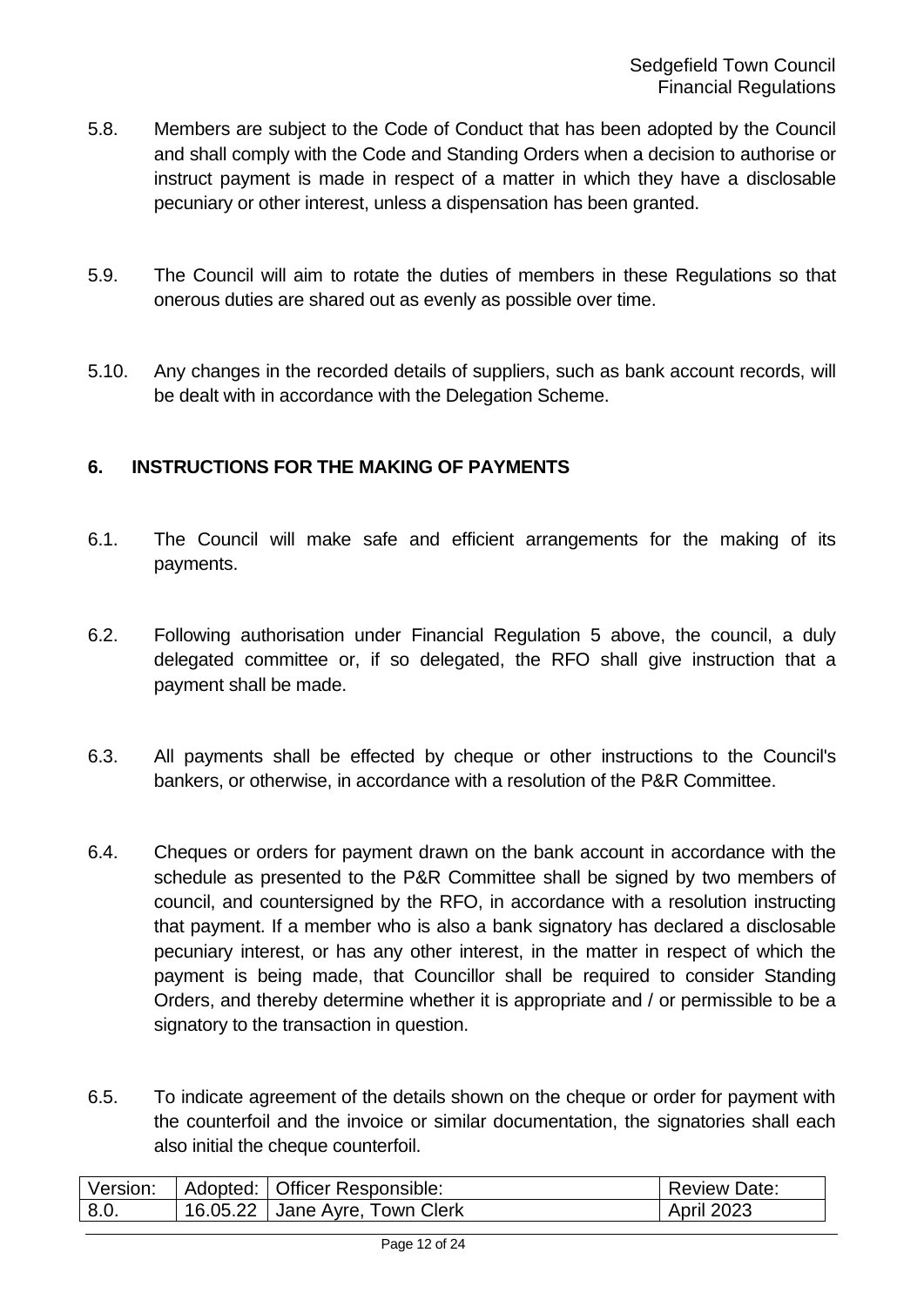- 6.6. Cheques or orders for payment shall not normally be presented for signature other than at a P&R Committee meeting (including immediately before or after such a meeting). Any signatures obtained away from such meetings shall be reported to the P&R Committee at the next convenient meeting.
- 6.7. If thought appropriate by the Council, payment for utility supplies (energy, telephone and water) and any National Non-Domestic Rates may be made by variable Direct Debit provided that the instructions are signed by two members and any payments are reported to council as made. The approval of the use of a variable Direct Debit shall be renewed by resolution of the Council at least every two years.
- 6.8. If thought appropriate by the Council, payment for certain items (principally Salaries) may be made by Banker's Standing Order provided that the instructions are signed, or otherwise evidenced by two members are retained and any payments are reported to Council as made. The approval of the use of a Banker's Standing Order shall be renewed by resolution of the Council at least every two years.
- 6.9. If thought appropriate by the Council, payment for certain items may be made by BACS or CHAPS methods provided that the instructions for each payment are signed, or otherwise evidenced, by two authorised bank signatories are retained and any payments are reported to Council as made. The approval of the use of BACS or CHAPS shall be renewed by resolution of the Council at least every two years.
- 6.10. If thought appropriate by the Council payment for certain items may be made by internet banking transfer provided evidence is retained showing which Members approved the payment.
- 6.11. Where a computer requires use of a personal identification number (PIN) or other password(s), for access to the Council's records on that computer, a note shall be made of the PIN and Passwords and shall be handed to and retained by the Chairman of Council in a sealed dated envelope. This envelope may not be opened other than in the presence of two other Councillors. After the envelope has been opened, in any circumstances, the PIN and / or passwords shall be changed as soon as practicable. The fact that the sealed envelope has been opened, in whatever circumstances, shall be reported to all Members immediately and formally to the next available meeting of the Council. This will not be required for a member's personal computer used only for remote authorisation of bank payments.

| Version: | Adopted:   Officer Responsible: | <b>Review Date:</b> |
|----------|---------------------------------|---------------------|
| 8.0.     | 16.05.22 Jane Ayre, Town Clerk  | <b>April 2023</b>   |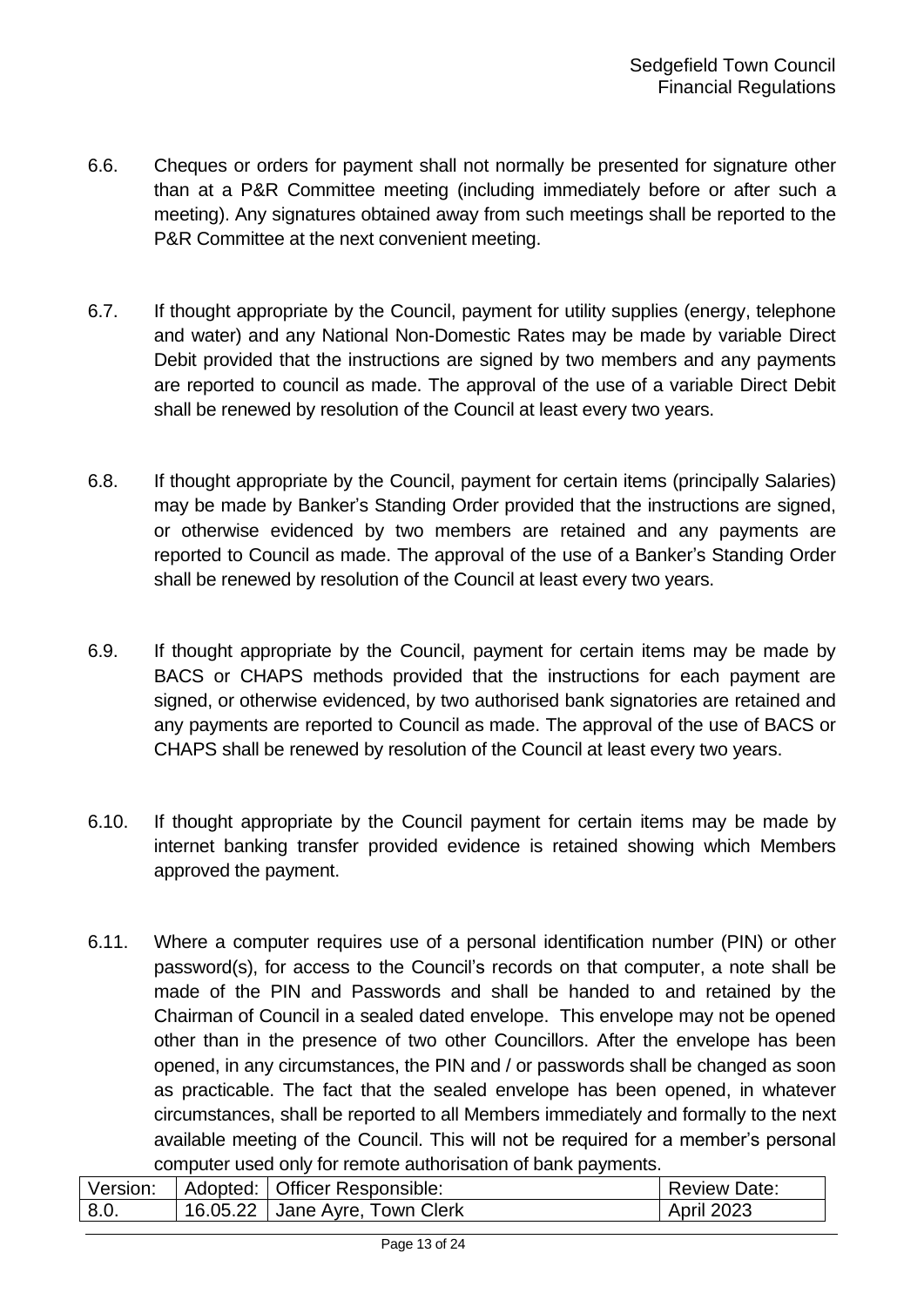- 6.12. No employee or Councillor shall disclose any PIN or password, relevant to the working of the Council or its bank accounts, to any person not authorised in writing by the council or a duly delegated Committee.
- 6.13. Regular back-up copies of the records on any computer shall be made and shall be stored securely away from the computer in question, and preferably off site.
- 6.14. The Council, and any Members using computers for the Council's financial business, shall ensure that anti-virus, anti-spyware and firewall, software with automatic updates, together with a high level of security, is used.
- 6.15. Where internet banking arrangements are made with any bank, the RFO shall be appointed as the Service Administrator. The Bank Mandate approved by the Council shall identify a number of Councillors who will be authorised to approve transactions on those accounts. The bank mandate will state clearly the amounts of payments that can be instructed by the use of the Service Administrator alone, or by the Service Administrator with a stated number of approvals.
- 6.16. Access to any internet banking accounts will be directly to the access page (which may be saved under "favourites"), and not through a search engine or e-mail link. Remembered or saved passwords facilities must not be used on any computer used for council banking work. Breach of this Regulation will be treated as a very serious matter under these regulations.
- 6.17. Changes to account details for suppliers, which are used for internet banking may only be changed on written hard copy notification by the supplier and supported by hard copy authority for change signed by two of the RFO and a Member. A programme of regular checks of standing data with suppliers will be followed.
- 6.18. Any Debit Card issued for use will be specifically restricted to the RFO and will also be restricted to a single transaction maximum value of £500 unless authorised by P&R Committee in writing before any order is placed. The debit card will be kept secure by the Receptionist/Admin Assistant who will maintain a record showing when this card has been signed out and in.

| Version: |          | Adopted:   Officer Responsible: | <b>Review Date:</b> |
|----------|----------|---------------------------------|---------------------|
| 8.0.     | 16.05.22 | Jane Ayre, Town Clerk           | <b>April 2023</b>   |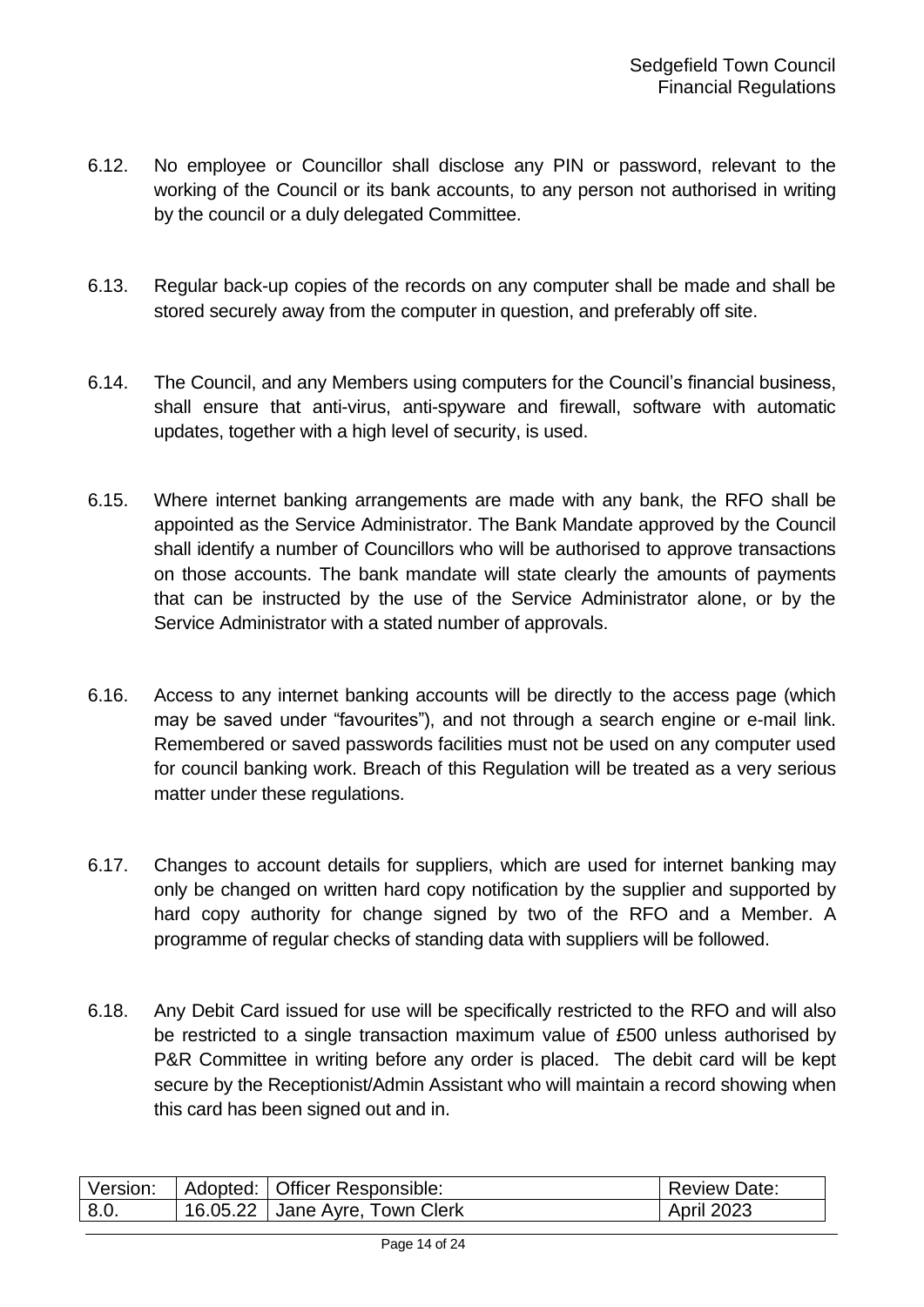- 6.19. A pre-paid debit card may be issued to employees with varying limits. These limits will be set by the P&R Committee. Transactions and purchases made will be reported to the P&R Committee and authority for topping-up shall be at the discretion of the P&R Committee.
- 6.20. Any corporate credit card or trade card account opened by the Council will be specifically restricted to use by the RFO and shall be subject to automatic payment in full at each month-end. Personal credit or debit cards of members or staff shall not be used under any circumstances.
- 6.21. The RFO may provide petty cash to officers for the purpose of defraying operational and other expenses. Vouchers for payments made shall be forwarded to the RFO with a claim for reimbursement.
	- a) The RFO shall maintain a petty cash float of £140 for the purpose of defraying operational and other expenses. Vouchers for payments made from petty cash shall be kept to substantiate the payment.
	- b) Income received must not be paid into the petty cash float but must be separately banked, as provided elsewhere in these regulations.
	- c) Payments to maintain the petty cash float shall be shown separately on the schedule of payments presented to P&R Committee under 5.2 above.

#### <span id="page-14-0"></span>**7. PAYMENT OF SALARIES**

- 7.1. As an employer, the Council shall make arrangements to meet fully the statutory requirements placed on all employers by PAYE and National Insurance legislation. The payment of all salaries shall be made in accordance with payroll records and the rules of PAYE and National Insurance currently operating, and salary rates shall be as agreed by P&R Committee.
- 7.2. Payment of salaries and payment of deductions from salary such as may be required to be made for tax, national insurance and pension contributions, or similar statutory or discretionary deductions must be made in accordance with the payroll records and on the appropriate dates stipulated in employment contracts, provided that each payment is reported to the next available P&R Committee meeting, as set out in these Regulations above.

| Version: | Adopted: Officer Responsible:  | <b>Review Date:</b> |
|----------|--------------------------------|---------------------|
| 8.0      | 16.05.22 Jane Ayre, Town Clerk | <b>April 2023</b>   |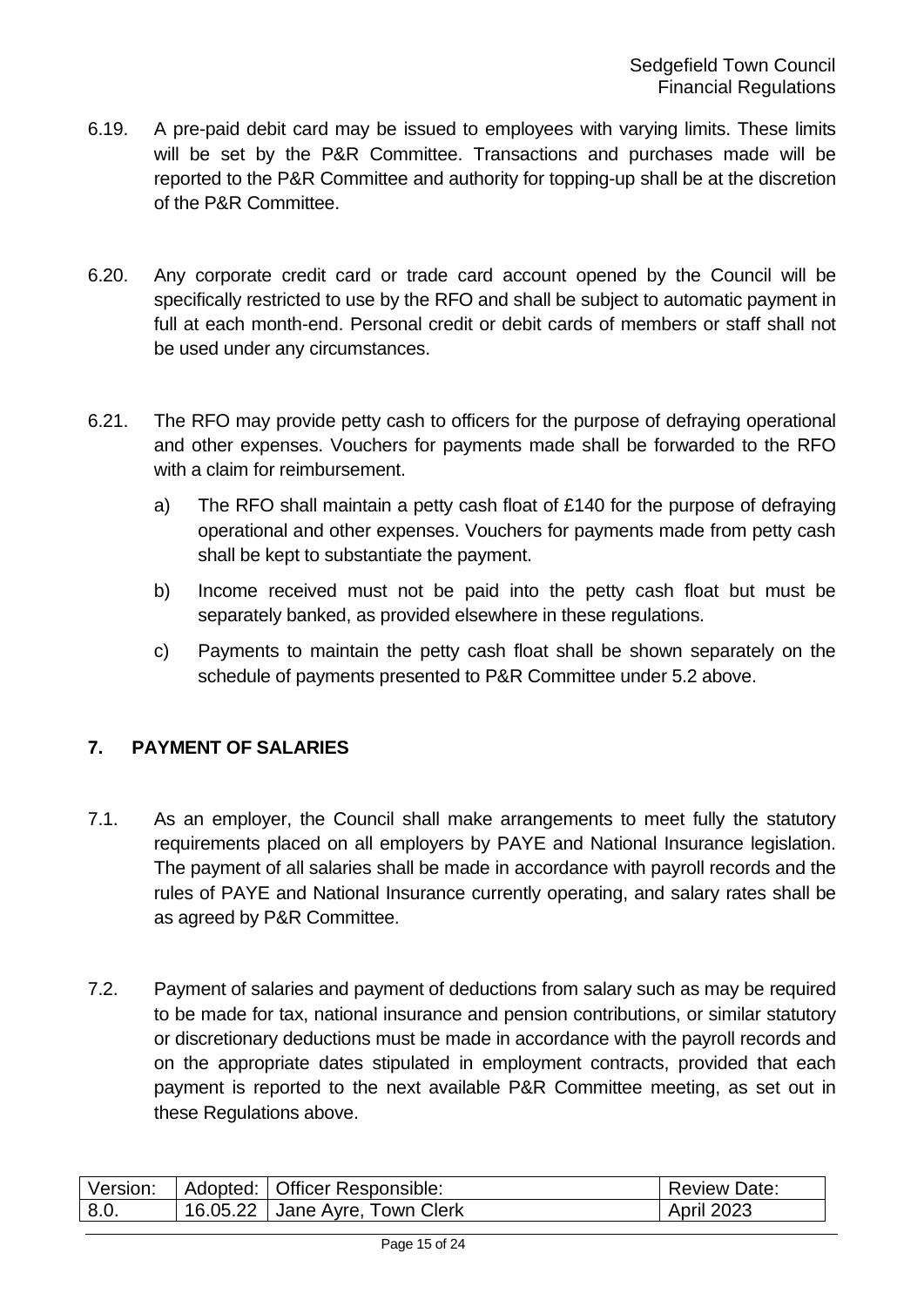- 7.3. No changes shall be made to any employee's pay, emoluments, or terms and conditions of employment without the prior consent of the P&R Committee.
- 7.4. Each and every payment to employees of net salary and to the appropriate creditor of the statutory and discretionary deductions shall be recorded in a separate confidential record. This confidential record is not open to inspection or review (under the Freedom of Information Act 2000 or otherwise) other than:
	- a) by any Councillor who can demonstrate a need to know;
	- b) by the internal auditor;
	- c) by the external auditor; or
	- d) by any person authorised under Audit Commission Act 1998, or any superseding legislation.
- 7.5. The total of such payments in each calendar month shall be reported with all other payments as made as may be required under these Financial Regulations, to ensure that only payments due for the period have actually been paid.
- 7.6. All employee salaries are paid in accordance with the procedures detailed in the Town Council's Staff Handbook.
- 7.7. An effective system of personal performance management should be maintained for the senior officers.
- 7.8. Any termination payments shall be supported by a clear business case and reported to the Council. Termination payments shall only be authorised by Council.
- 7.9. Before employing interim staff the Council must consider a full business case.

#### <span id="page-15-0"></span>**8. LOANS AND INVESTMENTS**

8.1. All borrowings shall be effected in the name of the Council, after obtaining any necessary borrowing approval. Any application for borrowing approval shall be approved by Council as to terms and purpose. The application for Borrowing

| Version: | Adopted:   Officer Responsible: | <b>Review Date:</b> |
|----------|---------------------------------|---------------------|
| 8.0.     | 16.05.22 Jane Ayre, Town Clerk  | <b>April 2023</b>   |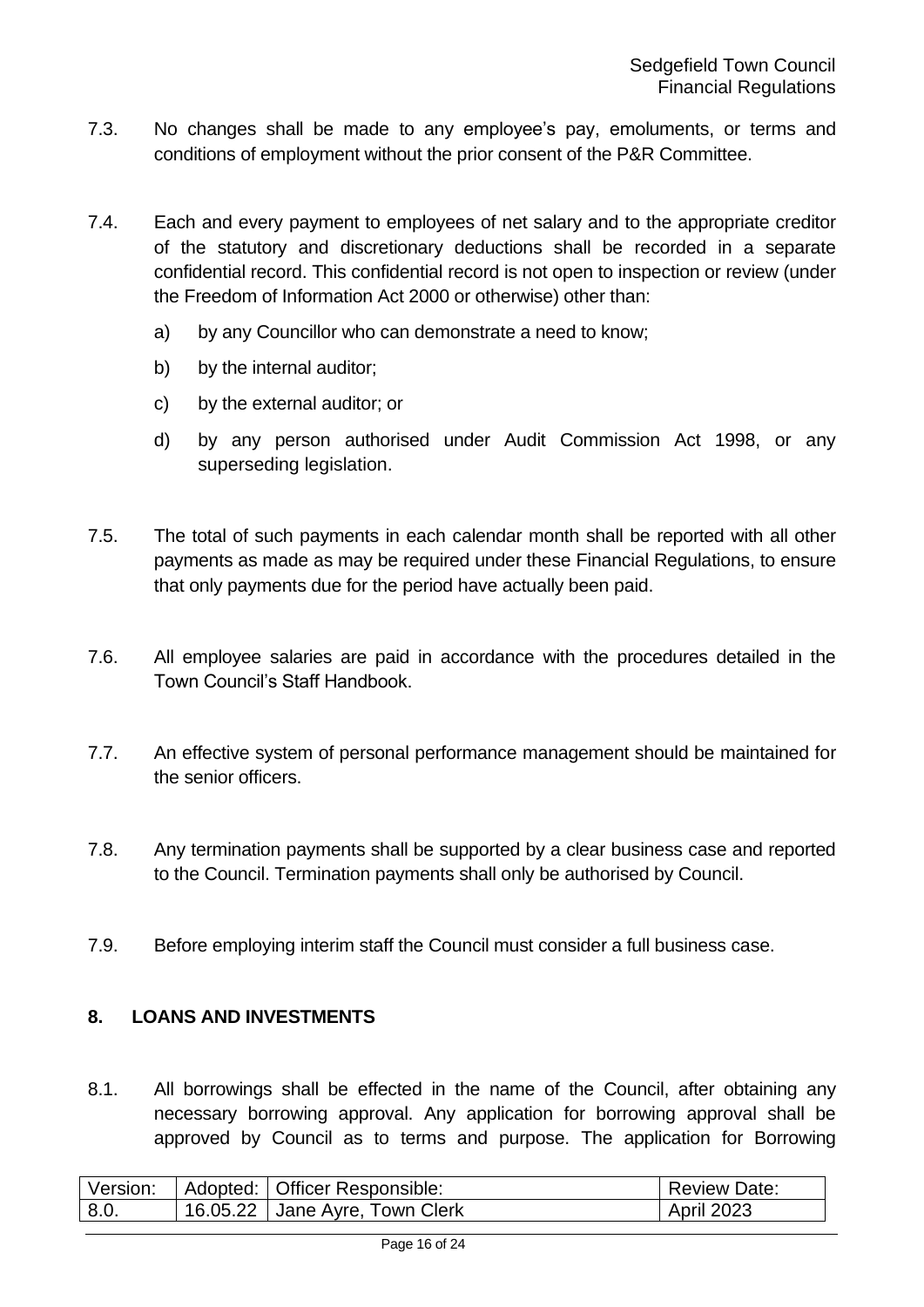Approval, and subsequent arrangements for the Loan shall only be approved by Full Council.

- 8.2. Any financial arrangement which does not require formal Borrowing Approval from the Secretary of State (such as Hire Purchase or Leasing of tangible assets) shall be subject to approval by the Full Council. In each case a report in writing shall be provided to council in respect of value for money for the proposed transaction.
- 8.3. The Council will arrange with the Council's Banks and Investment providers for the sending of a copy of each statement of account to the Chairman of the Council at the same time as one is issued to the RFO.
- 8.4. All loans and investments shall be negotiated in the name of the Council and shall be for a set period in accordance with Council policy.
- 8.5. The Council shall consider the need for an Investment Strategy and Policy which, if drawn up, shall be in accordance with relevant regulations, proper practices and guidance. Any Strategy and Policy shall be reviewed by the Council at least annually.
- 8.6. All investments of money under the control of the Council shall be in the name of the Council.
- 8.7. All investment certificates and other documents relating thereto shall be retained in the custody of the RFO.
- 8.8. Payments in respect of short term or long term investments, including transfers between bank accounts held in the same bank, or branch, shall be made in accordance with Regulation 5 (Authorisation of payments) and Regulation 6 (Instructions for payments).

#### <span id="page-16-0"></span>**9. INCOME**

9.1. The collection of all sums due to the council shall be the responsibility of and under the supervision of the RFO.

| Version: | Adopted: Officer Responsible:  | <b>Review Date:</b> |
|----------|--------------------------------|---------------------|
| 8.0.     | 16.05.22 Jane Ayre, Town Clerk | <b>April 2023</b>   |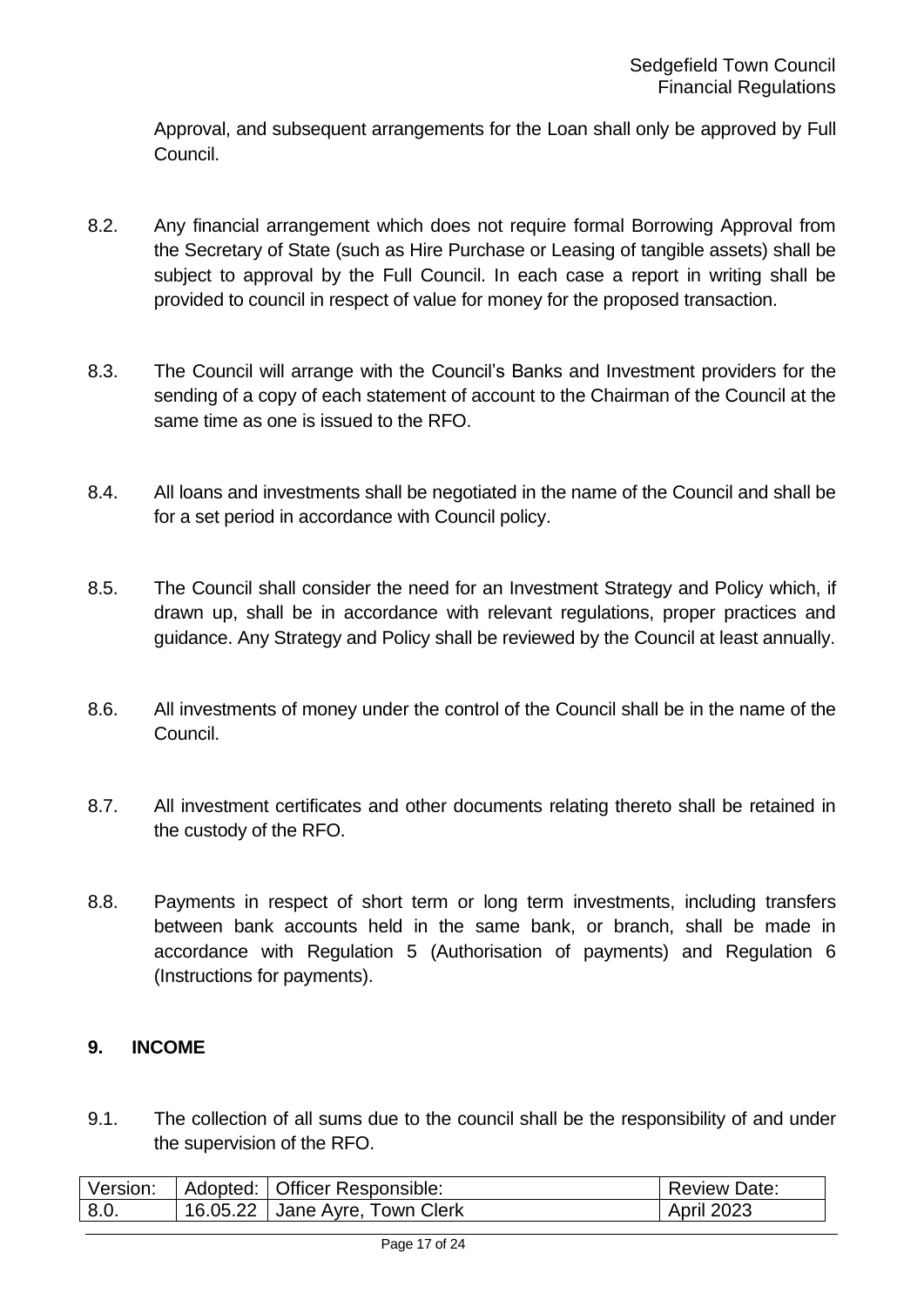- 9.2. Particulars of all charges to be made for work done, services rendered or goods supplied shall be agreed annually by the council, notified to the RFO and the RFO shall be responsible for the collection of all accounts due to the Council.
- 9.3. The Council will review all fees and charges at least annually, following a report by the RFO (refer to 3.1.).
- 9.4. Any sums found to be irrecoverable and any bad debts shall be reported to the Council and shall be written off in the year in accordance with the Council Debt Policy.
- 9.5. All sums received on behalf of the Council shall be banked intact as directed by the RFO. In all cases, all receipts shall be deposited with the council's bankers with such frequency as the RFO considers necessary.
- 9.6. A official council receipt will be issued for any monies collected by the Council.
- 9.7. The origin of each receipt shall be entered on the paying-in slip.
- 9.8. Personal cheques shall not be cashed out of money held on behalf of the Council.
- 9.9. The RFO shall promptly complete any VAT Return that is required. Any repayment claim due in accordance with VAT Act 1994 section 33 shall, wherever possible, be made six monthly for the periods  $1<sup>st</sup>$  April –  $30<sup>th</sup>$  September and  $1<sup>st</sup>$  October –  $31<sup>st</sup>$ March.
- 9.10. Where any significant sums of cash are regularly received by the Council, the RFO shall take such steps as are agreed by the Council to ensure that more than one person is present when the cash is counted in the first instance, that there is a reconciliation to some form of control such as ticket issues, and that appropriate care is taken in the security and safety of individuals banking such cash.

| Version: | Adopted:   Officer Responsible: | <b>Review Date:</b> |
|----------|---------------------------------|---------------------|
| 8.0.     | 16.05.22 Jane Ayre, Town Clerk  | <b>April 2023</b>   |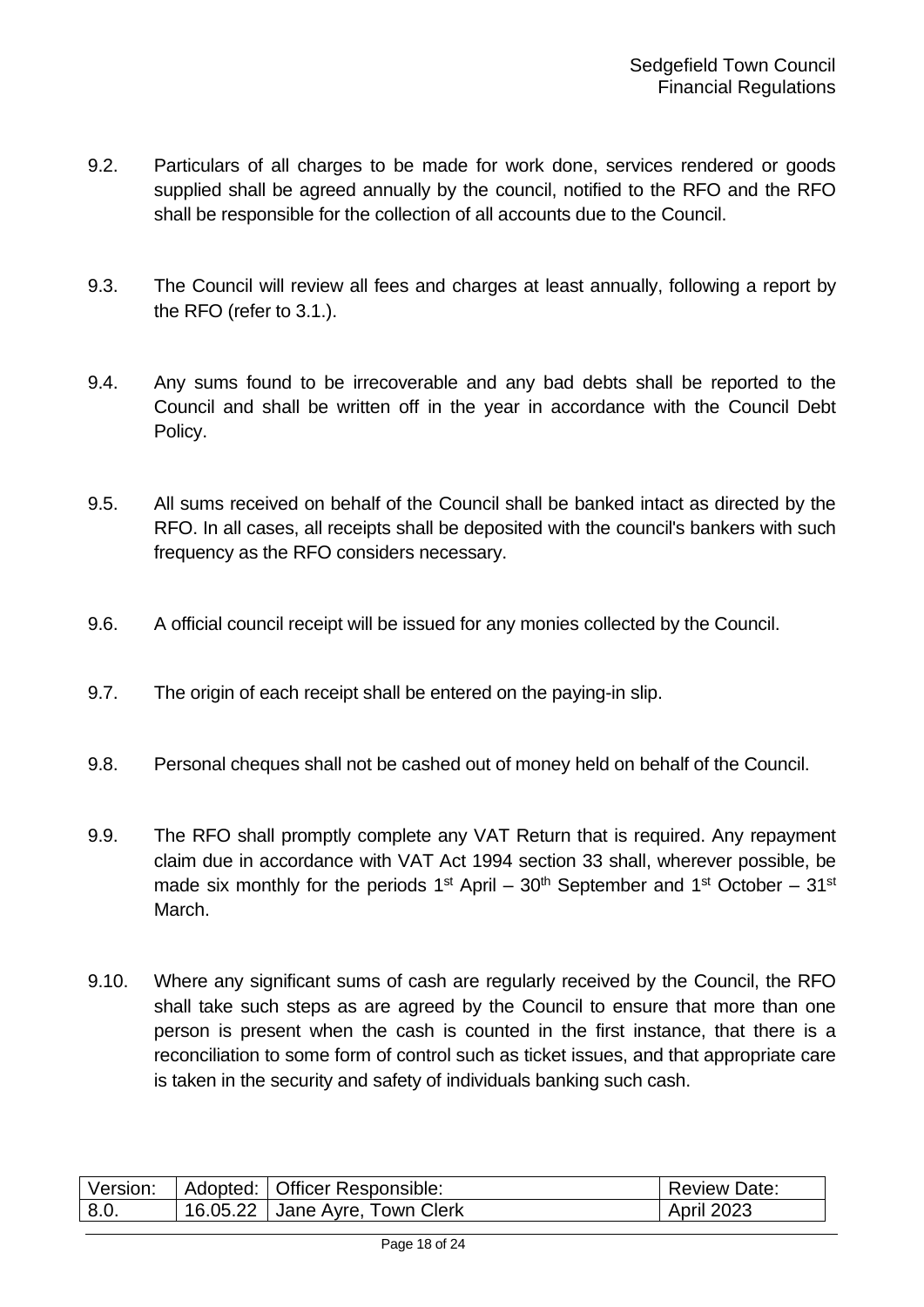9.11. Any income arising which is the property of a charitable trust shall be paid into a charitable bank account. Instructions for the payment of funds due from the charitable trust to the Council (to meet expenditure already incurred by the authority) will be given by the Managing Trustees of the charity meeting separately from any Council meeting (see also Regulation 16 below).

#### <span id="page-18-0"></span>**10. ORDERS FOR WORK, GOODS AND SERVICES**

- 10.1. An official order or letter shall be issued for all work, goods and services unless a formal contract is to be prepared or an official order would be inappropriate. Copies of orders shall be retained.
- 10.2. Order books shall be controlled by the RFO.
- 10.3. All members and Officers are responsible for obtaining value for money at all times. An officer issuing an official order shall ensure as far as reasonable and practicable that the best available terms are obtained in respect of each transaction, usually by obtaining three or more quotations or estimates from appropriate suppliers, subject to any *de minimis* provisions in Regulation 11 (I) below.
- 10.4. A member may not issue an official order or make any contract on behalf of the Council.
- 10.5. The RFO shall verify the lawful nature of any proposed purchase before the issue of any order, and in the case of new or infrequent purchases or payments, the RFO shall ensure that the statutory authority shall be reported to the meeting at which the order is approved so that the Minutes can record the power being used.

#### <span id="page-18-1"></span>**11. CONTRACTS**

- 11.1. Procedures as to contracts are laid down as follows:
	- a. Every contract shall comply with these financial regulations, and no exceptions shall be made otherwise than in an emergency provided that this regulation need not apply to contracts which relate to items (i) to (vi) below:

| Version: | Adopted:   Officer Responsible: | <b>Review Date:</b> |
|----------|---------------------------------|---------------------|
| 8.0.     | 16.05.22 Jane Ayre, Town Clerk  | <b>April 2023</b>   |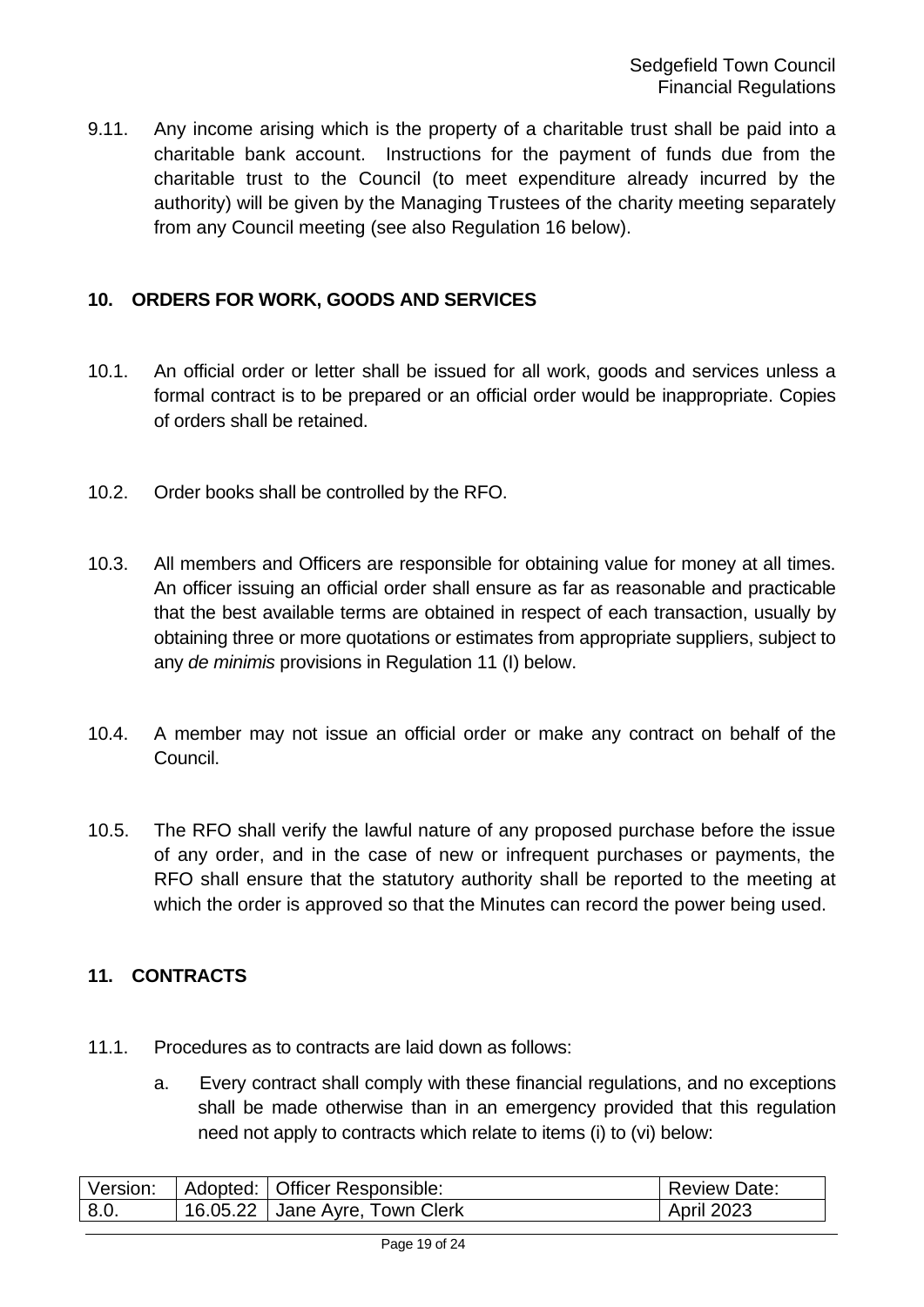- i. for the supply of gas, electricity, water, sewerage and telephone services;
- ii. for specialist services such as are provided by solicitors, accountants, surveyors and planning consultants;
- iii. for work to be executed or goods or materials to be supplied which consist of repairs to or parts for existing machinery or equipment or plant;
- iv. for work to be executed or goods or materials to be supplied which constitute an extension of an existing contract by the Council;
- v. for additional audit work of the external Auditor up to an estimated value of £500 (in excess of this sum the RFO shall act after consultation with the Chairman and Vice Chairman of the Council); and
- vi. for goods or materials proposed to be purchased which are proprietary articles and / or are only sold at a fixed price.
- b. Where it is intended to enter into a contract exceeding £25,000 **in** value for the supply of goods or materials or for the execution of works or specialist services other than such goods, materials, works or specialist services as are excepted as set out in paragraph (a) the RFO shall invite tenders in accordance with the Public Contracts Regulations 2015.
- c. When applications are made to waive Financial Regulations relating to contracts to enable a price to be negotiated without competition the reason shall be embodied in a recommendation to the Council.
- d. Such invitation to tender shall state the general nature of the intended contract and the RFO shall obtain the necessary technical assistance to prepare a specification in appropriate cases. The invitation shall in addition state that tenders must be addressed to the RFO in the ordinary course of post. Each tendering firm shall be supplied with a specifically marked envelope in which the tender is to be sealed and remain sealed until the prescribed date for opening tenders for that contract.
- e. All sealed tenders shall be opened at the same time on the prescribed date by the RFO in the presence of at least one Member of the Council.
- f. If less than three tenders are received for contracts above £25,000 or if all the tenders are identical the council may make such arrangements as it thinks fit for procuring the goods or materials or executing the works.
- g. Any invitation to tender issued under this regulation shall be subject to Standing Order (Section 30), when it is to enter into a contract of less than £25,000 in value for the supply of goods or materials or for the execution of works or specialist services other than such goods, materials, works or specialist services as are excepted as set out in paragraph (a) the RFO shall obtain 3 quotations (priced descriptions of the proposed supply); where the value is

| Version: | Adopted: Officer Responsible:     | <b>Review Date:</b> |
|----------|-----------------------------------|---------------------|
| 8.0.     | $+16.05.22$ Jane Ayre, Town Clerk | <b>April 2023</b>   |
|          |                                   |                     |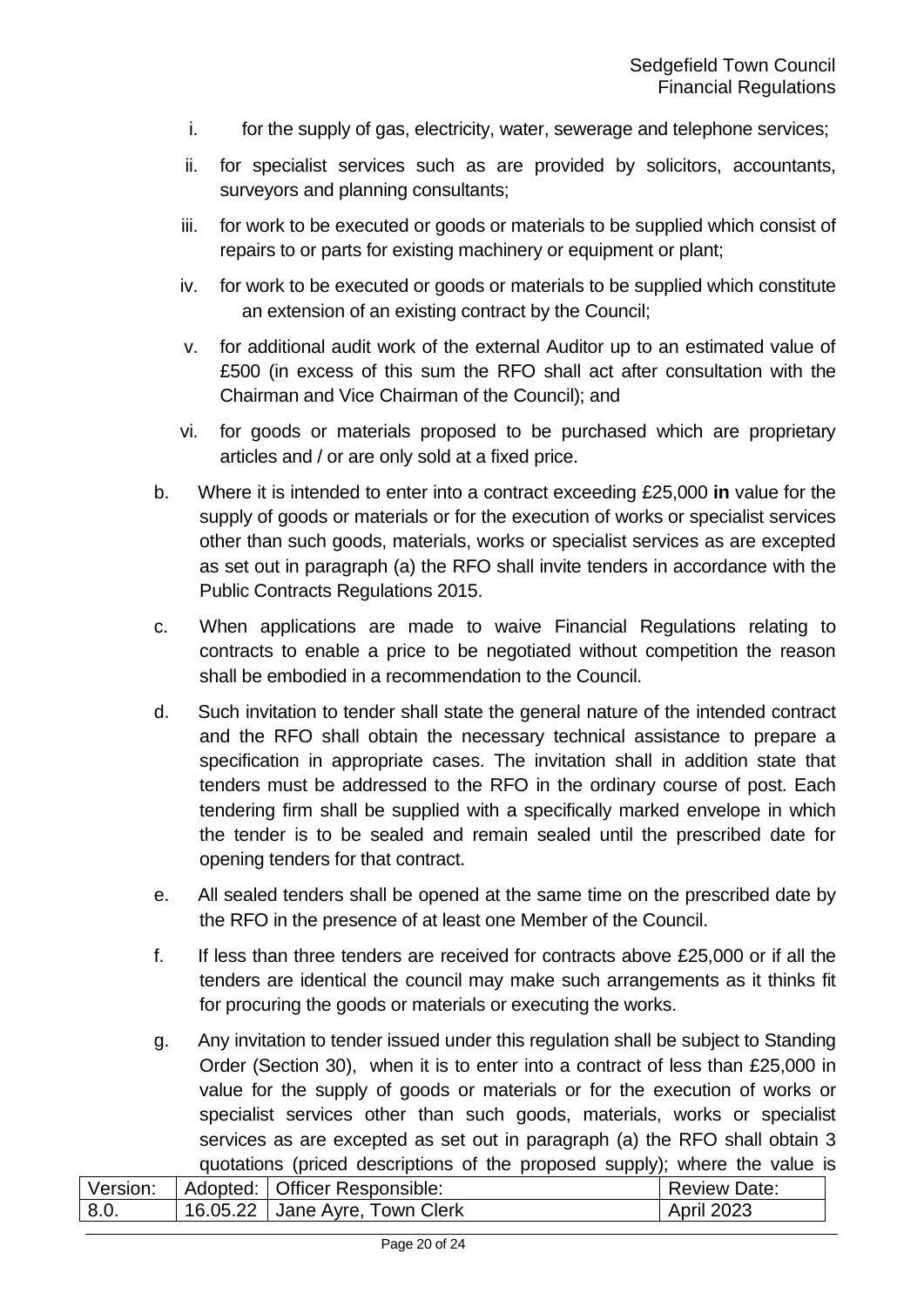below £5,000 and above £500 the RFO shall strive to obtain 2 estimates. Otherwise, Regulation 10 (3) above shall apply.

- h. The Council shall not be obliged to accept the lowest or any tender, quote or estimate.
- i. Should it occur that the Council, or duly delegated Committee, does not accept any tender, quote or estimate, the work is not allocated and the Council requires further pricing, provided that the specification does not change, no person shall be permitted to submit a later tender, estimate or quote who was present when the original decision making process was being undertaken.
- j. The European Union Procurement Directive shall apply and the terms of the Public Contracts Regulations 2006 and the Utilities Contracts Regulations 2006 including thresholds shall be followed.

#### <span id="page-20-0"></span>**12. PAYMENTS UNDER CONTRACTS FOR BUILDING OR OTHER CONSTRUCTION WORKS**

- 12.1. Payments on account of the contract sum shall be made within the time specified in the contract by the RFO upon authorised certificates of the architect or other consultants engaged to supervise the contract (subject to any percentage withholding as may be agreed in the particular contract).
- 12.2. Where contracts provide for payment by instalments the RFO shall maintain a record of all such payments. In any case where it is estimated that the total cost of work carried out under a contract, excluding agreed variations, will exceed the contract sum of 5% or more a report shall be submitted to the Council.
- 12.3. Any variation to a contract or addition to or omission from a contract must be approved by the Council and RFO to the contractor in writing, the Council being informed where the final cost is likely to exceed the financial provision.

#### <span id="page-20-1"></span>**13. STORES AND EQUIPMENT**

13.1. The officer in charge of each section shall be responsible for the care and custody of stores and equipment in that section.

| Version: |          | Adopted:   Officer Responsible: | <b>Review Date:</b> |
|----------|----------|---------------------------------|---------------------|
| 8.0.     | 16.05.22 | Jane Ayre, Town Clerk           | 2023<br>April       |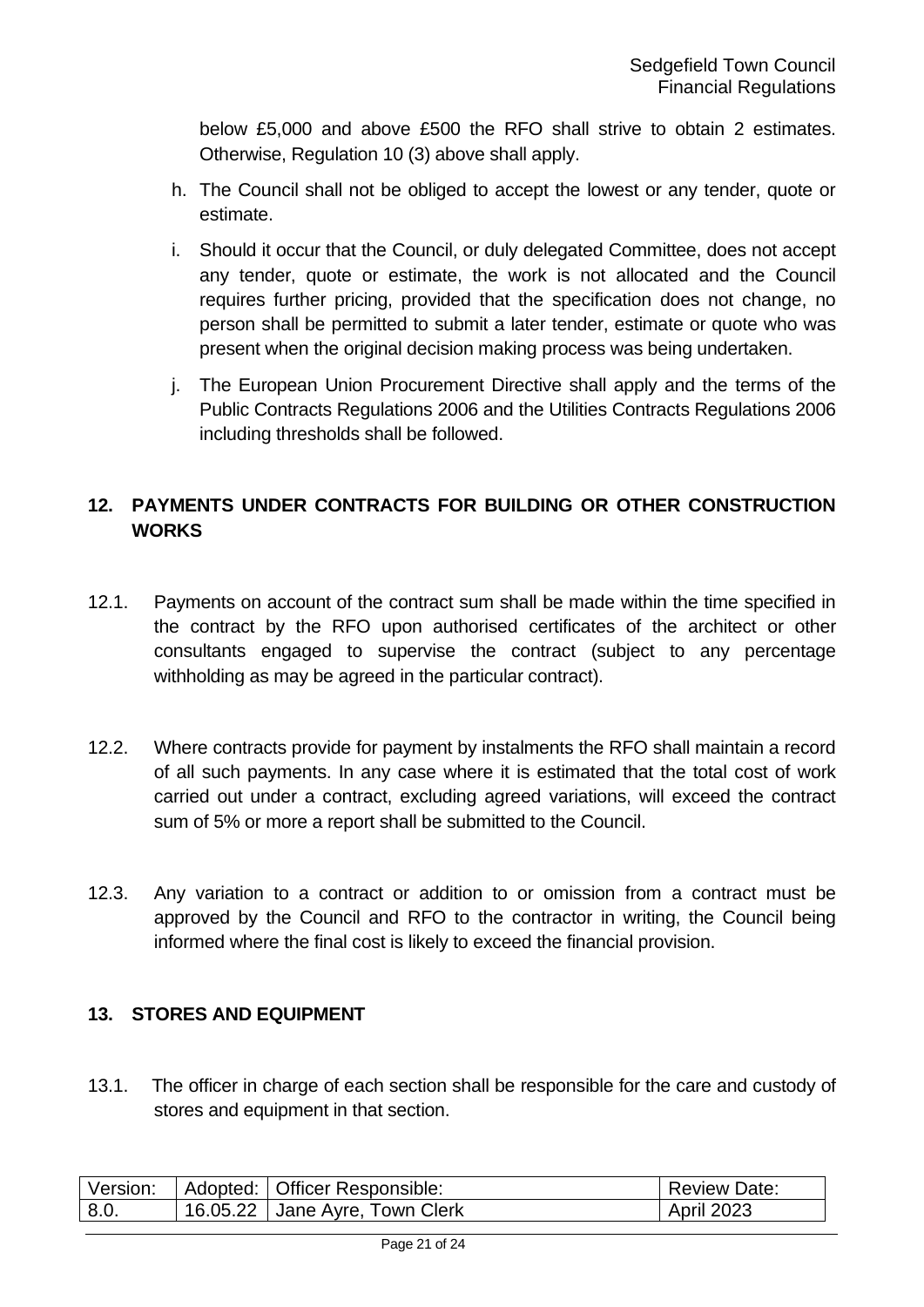- 13.2. Delivery Notes shall be obtained in respect of all goods received into store or otherwise delivered and goods must be checked as to order and quality at the time delivery is made.
- 13.3. Stocks shall be kept at the minimum levels consistent with operational requirements.
- 13.4. The RFO shall be responsible for periodic checks of stocks and stores at least annually.

#### <span id="page-21-0"></span>**14. ASSETS, PROPERTIES AND ESTATES**

- 14.1. The Clerk shall make appropriate arrangements for the custody of all title deeds and Land Registry Certificates of properties held by the Council. The RFO shall ensure a record is maintained of all properties held by the Council, recording the location, extent, plan, reference, purchase details, nature of the interest, tenancies granted, rents payable and purpose for which held in accordance with Accounts and Audit Regulations.
- 14.2. No tangible moveable property shall be purchased or otherwise acquired, sold, leased or otherwise disposed of, without the authority of the Council, together with any other consents required by law, save where the estimated value of any one item of tangible movable property does not exceed £250.
- 14.3. No real property (interests in land) shall be sold, leased or otherwise disposed of without the authority of the Council, together with any other consents required by law, In each case a Report in writing shall be provided to Council in respect of valuation and surveyed condition of the property (including matters such as planning permissions and covenants) together with a proper business case (including an adequate level of consultation with the electorate).
- 14.4. No real property (interests in land) shall be purchased or acquired without the authority of the Full Council. In each case a Report in writing shall be provided to Council in respect of valuation and surveyed condition of the property (including matters such as planning permissions and covenants) together with a proper business case (including an adequate level of consultation with the electorate).

| Version: | Adopted: Officer Responsible:    | <b>Review Date:</b> |
|----------|----------------------------------|---------------------|
| 8.0      | $16.05.22$ Jane Ayre, Town Clerk | <b>April 2023</b>   |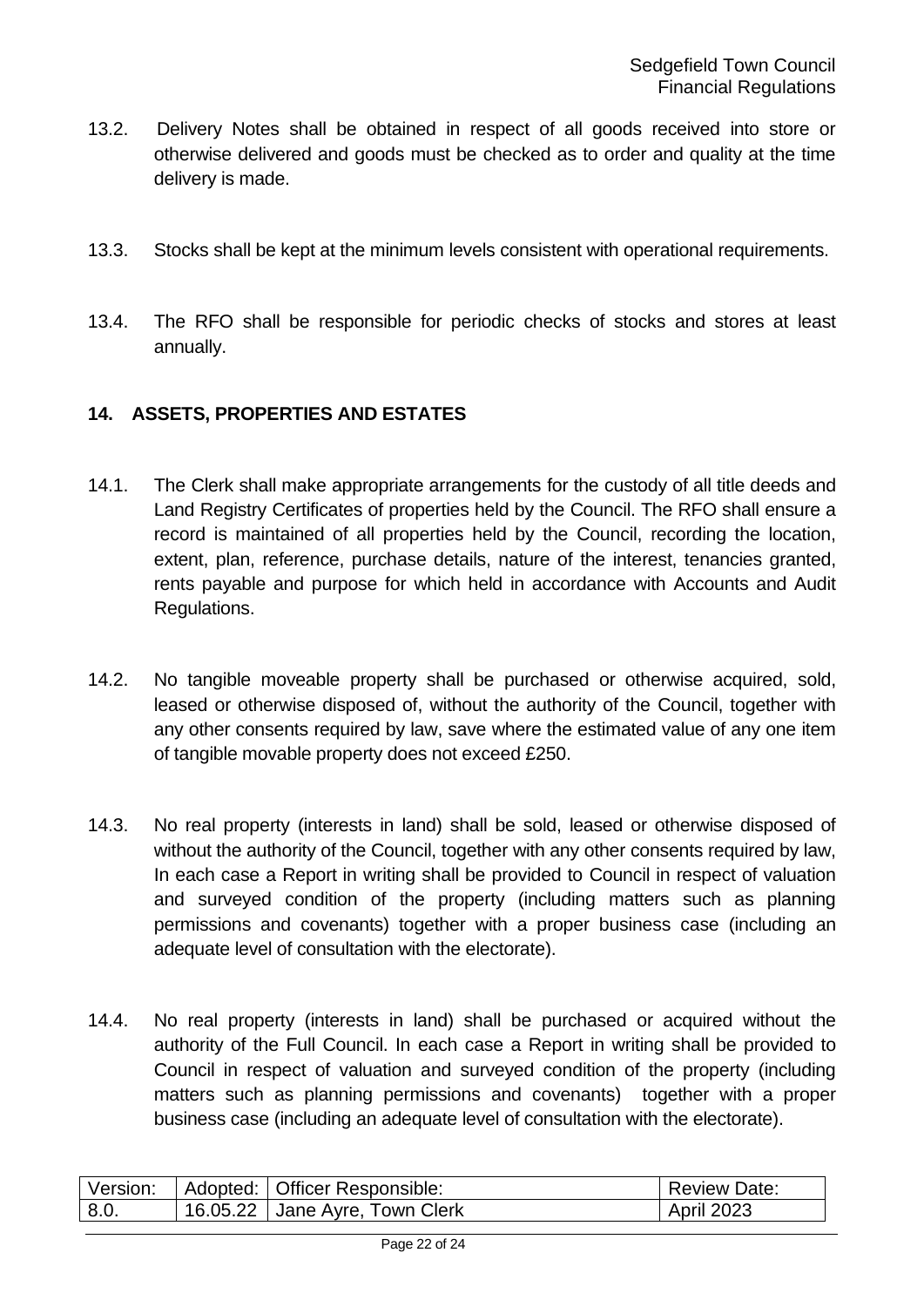- 14.5. Subject only to the limit set in Reg. 14.2 above, no tangible moveable property shall be purchased or acquired without the authority of the Full Council. In each case a Report in writing shall be provided to Council with a full business case.
- 14.6. The RFO shall ensure that an appropriate and accurate Register of Assets and Investments is kept up to date. The continued existence of tangible assets shown in the Register shall be verified at least annually, possibly in conjunction with a health and safety inspection of assets.

#### <span id="page-22-0"></span>**15. INSURANCE**

- 15.1. Following the annual risk assessment (per Financial Regulation 17), the RFO shall effect all insurances and negotiate all claims on the Council's insurers.
- 15.2. The RFO shall keep a record of all insurances effected by the Council and the property and risks covered thereby and annually review it.
- 15.3. The RFO shall be notified of any loss liability or damage or of any event likely to lead to a claim, and shall report these to Council at the next available meeting.
- 15.4. All appropriate Members and employees of the Council shall be included in a suitable form of security or fidelity guarantee insurance which shall cover the maximum risk exposure as determined annually by the P&R Committee.

#### <span id="page-22-1"></span>**16. CHARITIES**

16.1. Where the council is sole managing trustee of a charitable body the RFO shall ensure that separate accounts are kept of the funds held on charitable trusts and separate financial reports made in such form as shall be appropriate, in accordance with Charity Law and legislation, or as determined by the Charity Commission. The RFO shall arrange for any Audit or Independent Examination as may be required by Charity Law or any Governing Document.

| Version: |            | Adopted:   Officer Responsible: | <b>Review Date:</b> |
|----------|------------|---------------------------------|---------------------|
| 8.0.     | $16.05.22$ | Jane Ayre, Town Clerk           | <b>April 2023</b>   |